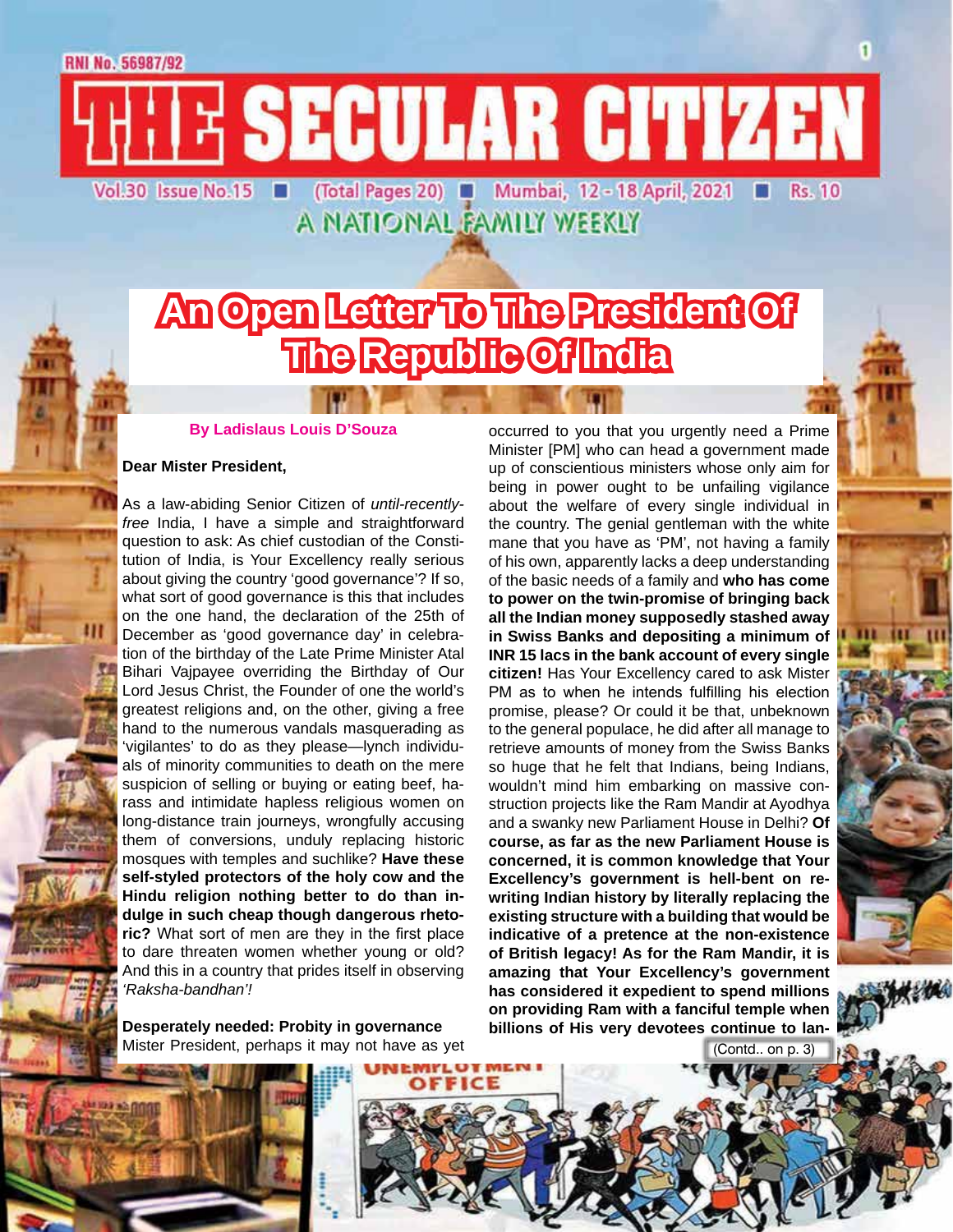## **When Vivo IPL 2021 Comes Around**

**The fondness for throwing off** the shackles of bondage has had mankind rising in rebellion against authoritarian forces time and the shackles of bondage has had mankind rising in rebellion again.

If the restrictions imposed have been any indication of the 'authoritarianism' during the pandemic, the manner in which people have brazenly violated the Standard Operating Procedures speaks for the 'feel free' nature which as a 'public attribute' has only worsened the overall scenario.

Pandemic or no pandemic, people have just not been able to suppress their proclivity for enjoying life to the hilt.

Between 9th April and 30th May, the most elite league in the world will be keeping cricket fans twiddling their thumbs, biting their nails and scratching their heads in hesitant expectancy as they watch their favourite teams vying for the coveted trophy.

The VIVO IPL 2021 will be all about the new, bold and confidant spirit of India as the nation picks itself up after a year of uncertainties brought about by the scourge of the virus.

Not that the dreaded menace is on the verge of annihilation! On the contrary, the frequent fluctuation in the intensity of infections that is being witnessed in the country these days is becoming all the more alarming.

Understanding that it is entertainment amidst these tense times that has kept the populace invigorated and enabled it to combat the pandemic blues, it has been the attempts to innovate and redefine various entertainment modes by farsighted entrepreneurs that have won the day for the people.

While Amazon Prime Video and scores of such other streaming services helped people overcome the morosity of not getting to watch new film releases in the cozy confines of theaters by bringing exclusive originals, blockbuster movies and regional films straight into their drawing rooms through Television sets; organizers of various sporting events also adapted similar methods to ensure the continuity of leagues and series without any interruptions whatsoever.

These endeavours not only ensured that the safety protocols in view of the CRORNA-19 pandemic were taken care of but for the public the entertainment quotient too was maintained at an all-time high and the events went on to become spectacular successes.

But the game of Cricket seems to raise visions of a mass violation of all safety procedures laid down with masses thronging the match venues in gay abandon!



After the indifference shown by the public and officials towards COVID-19 safety norms during India's tour of Australia in the series Down Under, it was expected that the home series against the visiting England team would

experience similar spectator tumults.

And the Indian public did not disappoint!

Cricket mania In India scales unparalleled frenzy as is evident from the interest that even a lowly-placed tournament generates. In fact cricket is part of the great Indian culture and unites countrymen like nothing else does. Even the pandemic failed to douse the flames of infatuation for the game.

It is however surprising to note that



when initially packing stadiums in the cricket-mad nation was a non-starter due to the country's failure to stem the coronavirus surge and entailed shifting the venue to the Middle-East destination; then what has a brought about a sudden change in the pandemic perceptions to have the stadium bursting at the seams with spectators during the first two T-20 Internationals with the visiting English cricket team in Ahmedabad!

With the love for the game crossing hysterical levels, Cricket has come to symbolize an obsession for the nation.

Even when the COVID-19 pandemic took a big toll on sports, from cancellation of Wimbledon to the postponement of Tokyo Olympics, Cricket's marquee event, the Indian Premium League, in its thirteenth edition, was shifted to the United Arab Emirates so as not to disappoint fans.

When a nation thinks of 'alternatives' to satiate the cricketing fixations of its citizens, it gives one an inkling of the craze the game generates in the country.

Hence, it was indeed a prudent decision to have the Gujarat Cricket Association, in the wake of sudden spurt in COVID-19 cases in Ahmedabad, organize the remaining T20 International Matches between India and England at Narendra Modi Stadium behind closed doors without audience.

The Pune ODIs too follow the same pattern!

The Hero Indian Super League 2020- 21 season which concluded in Margao (Contd.. on p. 7)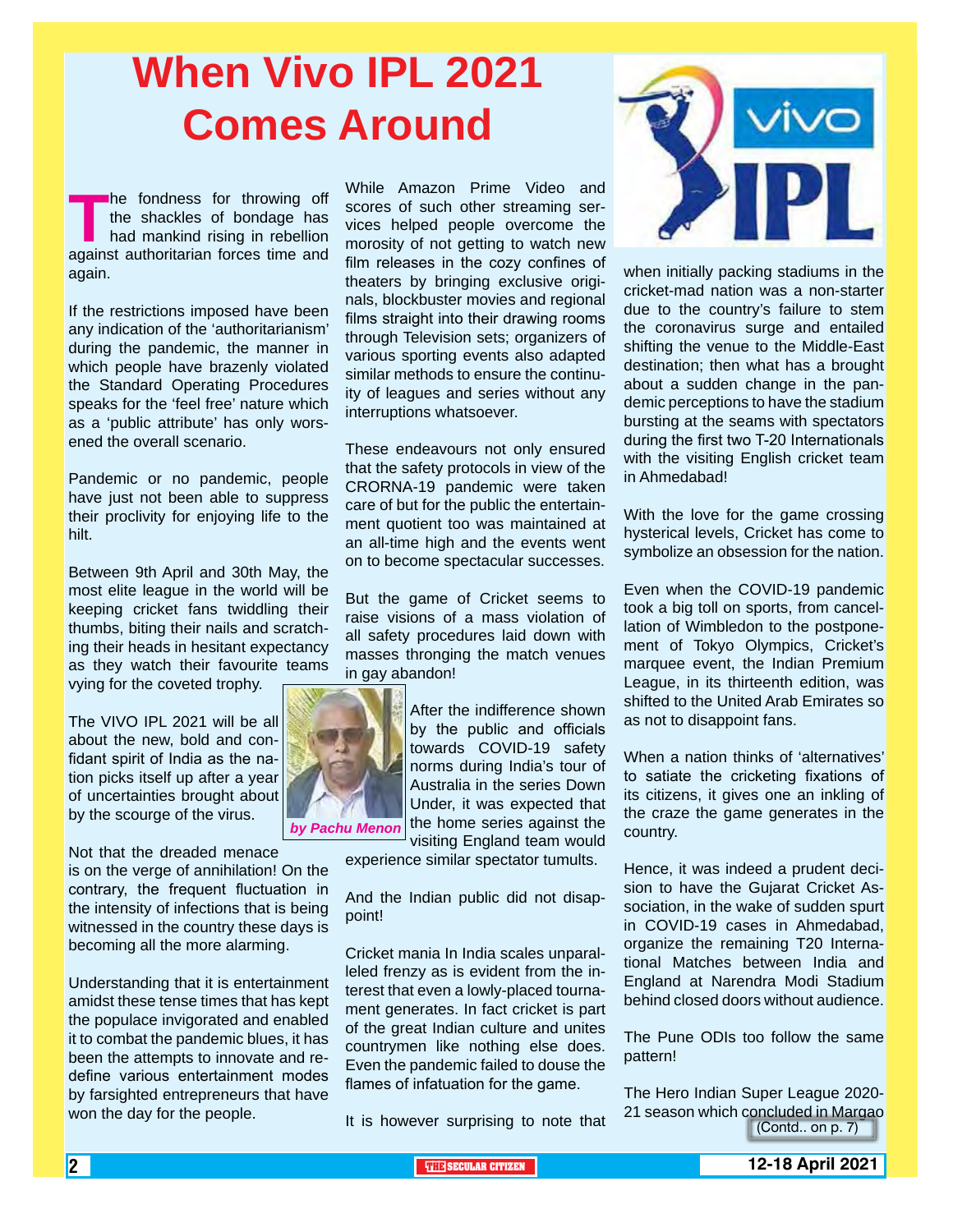| <b>THIR SECULAR CITIZEN</b>                                                                                                                                                                                         | <b>Advertisement. Tariff</b>                                                                                                                                                                                        |
|---------------------------------------------------------------------------------------------------------------------------------------------------------------------------------------------------------------------|---------------------------------------------------------------------------------------------------------------------------------------------------------------------------------------------------------------------|
|                                                                                                                                                                                                                     | Over all size 21.5 cms x 27cms ● Print area 18 cms x 25.5 cms                                                                                                                                                       |
| A NATIONAL FAMILY WEEKLY                                                                                                                                                                                            | Full pg. back Colour (19 cms x 24 cms)<br>18.000<br>Rs.                                                                                                                                                             |
| Vol.30 Issue No.15 April 12-18, 2021 Rs.10/-                                                                                                                                                                        | Center spread colour(39 cms x 23.5 cms<br>18,000<br>Rs.<br>Full pg. inside Cover colour(18 cms x 24 cms)<br>12,000<br>Rs.                                                                                           |
| 99, Perin Nariman Street, Fort, Mumbai - 400 001.<br>Mobile: +91 9820485389 / 9820473103<br>E-mail: secular@sezariworld.com / seculardivo@gmail.com<br>Website: www.sezariworld.com                                 | Full pg. inner colour (18 cms x 24 cms)<br>10,000<br>Rs.<br>Half pg. Colour (18 cms x 12 cms)<br>6,000<br>Rs.<br>Full page B/W (18 cms x 24 cms)<br>7,000<br>Rs.<br>Half page B/W (18 cms x 12 cms)<br>5,000<br>Rs, |
| <b>Editor: LAWRENCE COELHO</b><br><b>Subscriptions Rate:</b><br><b>E-paper Edition</b><br>One year (anywhere in India) Rs. 500<br>sent anywhere in the<br>Two years (anywhere in India) Rs.1000<br>world (by email) | <b>Small Size Ads B/W</b><br>12 x 12cms Rs. 2400 • 6 x 24cms Rs. 2400<br>18 x 6cms Rs. 1800 • 6 x 12cms Rs. 1200<br>6 x 6cms Rs. 700                                                                                |
| Five years (anywhere in India) Rs. 2000<br>One year<br>Rs. 600 or US \$15<br>One year (outside India) Rs. 3500                                                                                                      | <b>Matrimonial Classifieds:</b><br>• Rs. 500 per insertion (for 35 words) (includes box no.)<br>• Rs. 3000 for 12 insertions. (1 year The Secular Citizen FREE)                                                     |
| Digital copy of <mark>珊球SECULAR CITIMAN</mark> now available through WhatsApp / Email for subscribers                                                                                                               |                                                                                                                                                                                                                     |

**worldover.** Send in your request to : **+91 - 9820485389 or secular@sezariworld.com** Our bank account details for Fund Transfer : Account Name: The Secular Citizen, Current Account No. 03552000006744, Bank: HDFC Bank, Branch : CST - Mumbai VT, ISFC code: HDFC0000355

(Contd.. from p. 1)

**guish on the streets with nothing in their bellies, on their backs and over their heds, counting their days to death in destitution.**

#### **The obvious effects of unemployment…**

Another question I would like to ask Your Excellency is: What do all these vigilantes and kar-sevaks do for a living? While India's citizenry by and

large, poor and rich alike, sweat it out to make ends meet, though each at a different level, these rascals go about creating havoc across the length and breadth of the country. Who is it that feeds them for free just for making a nuisance of themselves in the name of protecting Ram dharma and their dear Gau-Ma-

ta—Your Excellency's government? If so, why should the money of the conscientious tax-payer be squandered on rowdy elements who contribute nothing to the government's kitty? Isn't it a shame, Mister President, that after more than seven long decades of Independence we still have thugs who depend on such largesse? Such thuggery ought to be instantly nipped in the bud by having its practitioners summarily dispatched to guard our

country's borders whereby neither China nor Pakistan would dare encroach on any more land belonging to the country, instead of allowing them to roam scot-free troubling innocent women! If not, Your Excellency's government could well have them wear bangles!

Frankly, it may be emphasized here that what the country needs today is not a globetrotting PM but one who has guts to put a stop to the unrest

> that is steadily rising on the home front. We need a CEO of the calibre of Barrister Abdul Rahman Antulay who, one of the first things he did on becoming Chief Minister of Maharashtra in 1980 was to bundle off all the slum-dwellers of Bombay into lorries to far off open landspaces on

the outskirts of the city in a bid to rid 'maximum city' of the eyesore that slums had by then become. Who knows the good guy might have rightfully fulfilled his ambition hadn't some foolish NGO gone to court to have all those scums of society brought back on to the city's throughfares with greater vengeance to become what has emerged the hottest vote-banks for successive governments in return for sops like the Slum Redevelopment Housing Schemes that are gobbling up valuable space visible anywhere and everywhere, gamely turning the megapolis into *slumbai* aka Mumbai!

#### **A converted India!?!**

By the way, Mister President, just **why is the political party that has formed Your Excellency's Government both at the Centre and in certain states of the Indian Union, so afraid of Christ, Christians and Christianity?** What is the logic the proponents of Hindutva use to affirm with such vengeance that Christians are doing nothing but converting people from Hinduism to Christianity? They keep making allegations and resorting to histrionics like passing anti-conversion laws even though the country's Constitution guarantees the free and fair practice and propagation of the faith of one's choice. Do such actions befit the stature of a ruling party? **Has the thought ever crossed Your Excellency's mind that if the allegations were true India would have by now been a totally Christian country?**

#### **Manav dharma, the need of the hour!**

It is obvious that Your Excellency's

(Contd.. on p. 5)

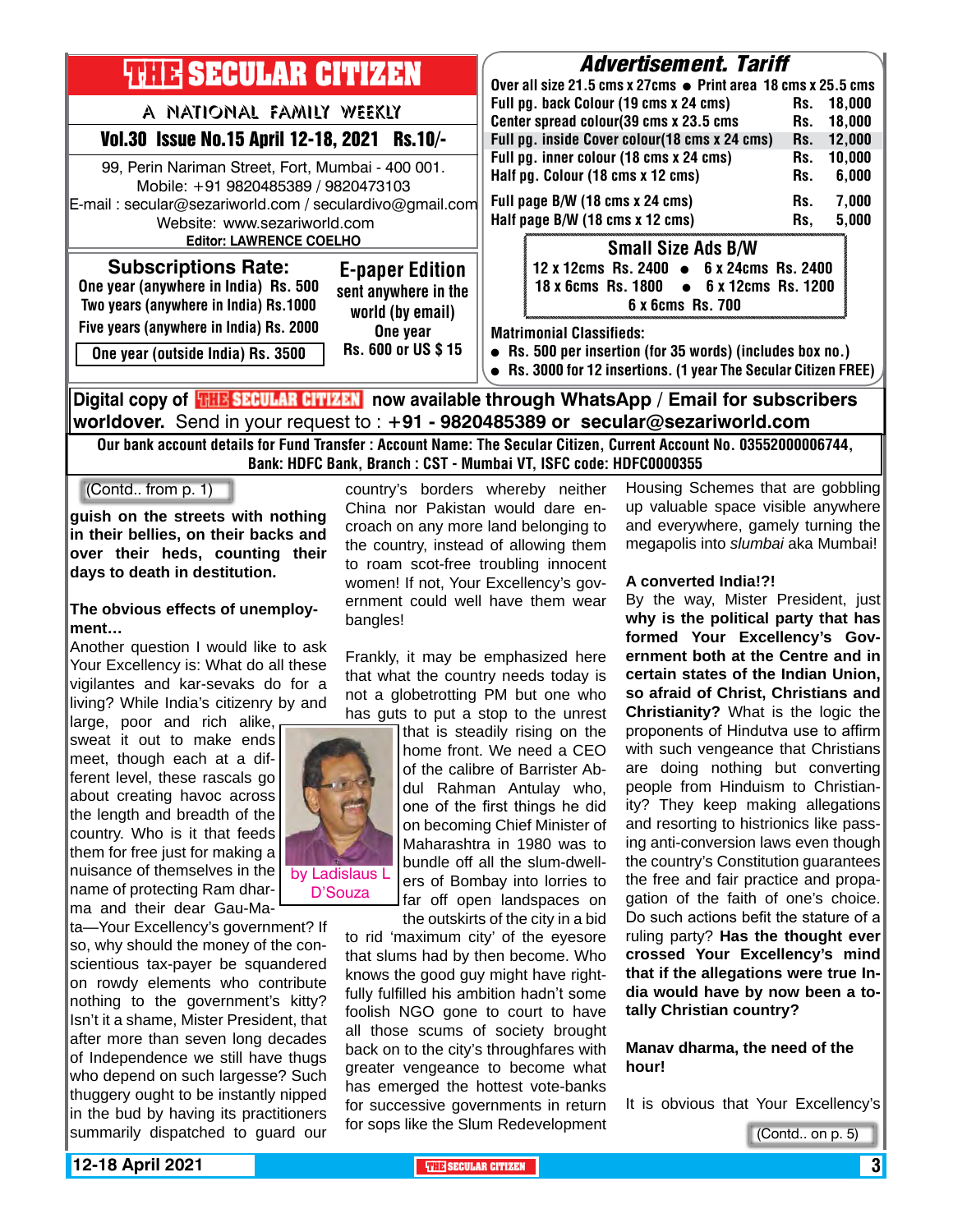# **Nine Months To Christmas!**

#### **Readers would want to pack me off to the loony bin. Here we are in the midst of Holy Week and I am dreaming of Christmas! Am I nuts?**

There is a famous book, "Nine days to Christmas" by Aurora Labastida and Marie Hall Ets, published in 1960. It is also the subject of a popular Christmas carol. But why nine months? I am writing this on 25th March, exactly 9 months before Christmas. Going by the common perception that the gestation period of a child in the womb is 9 months, it works backwards to put

25th March as the day that Jesus was conceived in his mother's womb. It is commonly known as the Feast of the Annunciation.

Let's get things straight. Had there been no Annunciation, there would have been no incarnation, no Christmas, no

Holy Week, and thereby no redemption. I believe that the Annunciation is a far greater event than Christmas, the latter being the natural progression of the former. We therefore need to spend a little more time to reflect on the significance of this day and its relevance in our daily lives.

The events of the Annunciation are encapsulated in the Angelus, which Catholics earlier recited three times a day, whenever the church bells chimed. The bells may have stopped chiming but nobody has stopped us from reciting this beautiful prayer, if we want to. I'll be frank. It is my favourite prayer, even more meaningful than the Our Father. I say this because it is an interactive prayer, a dialogue between God and (Wo)man, while the Our Father is a monologue.

If this shocks you, so be it. I do my best to pray (not recite) the Angelus every morning, precisely because of this dialogue, of God coming to me time and again, and seeking my voluntary response.

When I became a major in 1969 I was initiated into the Legion of Mary, an experience that I cherish to this day. (Incidentally, my father was the first Indian Legion Envoy, appointed at Madras in 1944). The Legion always celebrated the Annunciation with great fervour, which is why I probably still have that devotion.

Of the four Gospels, it is only Luke's that records the Annunciation (Lk1:26-

> 38). I find the text of The New Jerusalem Bible a faithful translation, devoid of paraphrase, hence will be quoting from it. Most of us would be guilty of being dismissive of the Annunciation. Even in popular Catholic piety we find far more importance given to other Marian feasts like the Immaculate Conception (8th December), the Nativity of Mary (8th September)

and the Assumption (15th August). Perhaps we take the Annunciation for granted, which is to our spiritual detriment. Some reflection is called for.

The angel Gabriel begins the dialogue with these words "Rejoice, you who enjoy God's favour, the Lord is with you" (Lk 1:28). So this is a joyous occasion (a feast). It was also God's favour (gift), not something earned. Even the gift required a response. Mary being human (not super human as we would like to believe) is deeply disturbed (v29), and "asked herself what this greeting could mean" (v30). Notice that her response was an internal reflection, and not an external query.

Sensing her confusion the angel tells her not to be afraid as she has "won God's favour" (v31). This now indicates that she has earned the gift, obviously because of her virtuousness. It is indicative of the depth of her spirituality. God did not choose any woman. He chose the one whom he found capable of shouldering the great responsibility being thrust upon her at a tender age.

The angel then explains the message telling her that her son "will be called Son of the Most High" (v 32). He would have "the throne of his ancestor David, he will rule over the House of Jacob forever and his reign will have no end" (v 33). "Your child will be holy and will be called Son of God" (v 35).

Imagine, for a moment, if one of us were told that our offspring would be a king, president or prime minister. Would not our heads swell with pride? We would be strutting all over the stage, safe in the knowledge of what was to come. Look at some of our bishops, school principals and parish priests who believe that they are the chosen ones. Humility seems to be at a premium.

But God's chosen can never be proud. That is why when visiting her cousin Elizabeth, Mary says that "he has looked upon the humiliation of his servant" (v 47). These words are pregnant with meaning (pun intended). Later, in his public ministry, Jesus would also say "Learn from me, for I am gentle and humble in heart" (Mat 11:29). If there is one big take away from the Annunciation it is humility; imperative in an ego driven world.

If we carefully observe Jesus' behaviour we find that the one thing he could not tolerate was religious selfrighteousness or hypocrisy. And the great virtue that runs its course though the New Testament is humility. Some quotes would suffice.

"The one who makes himself as little (Contd.. on p. 9)



by chhotebhai \*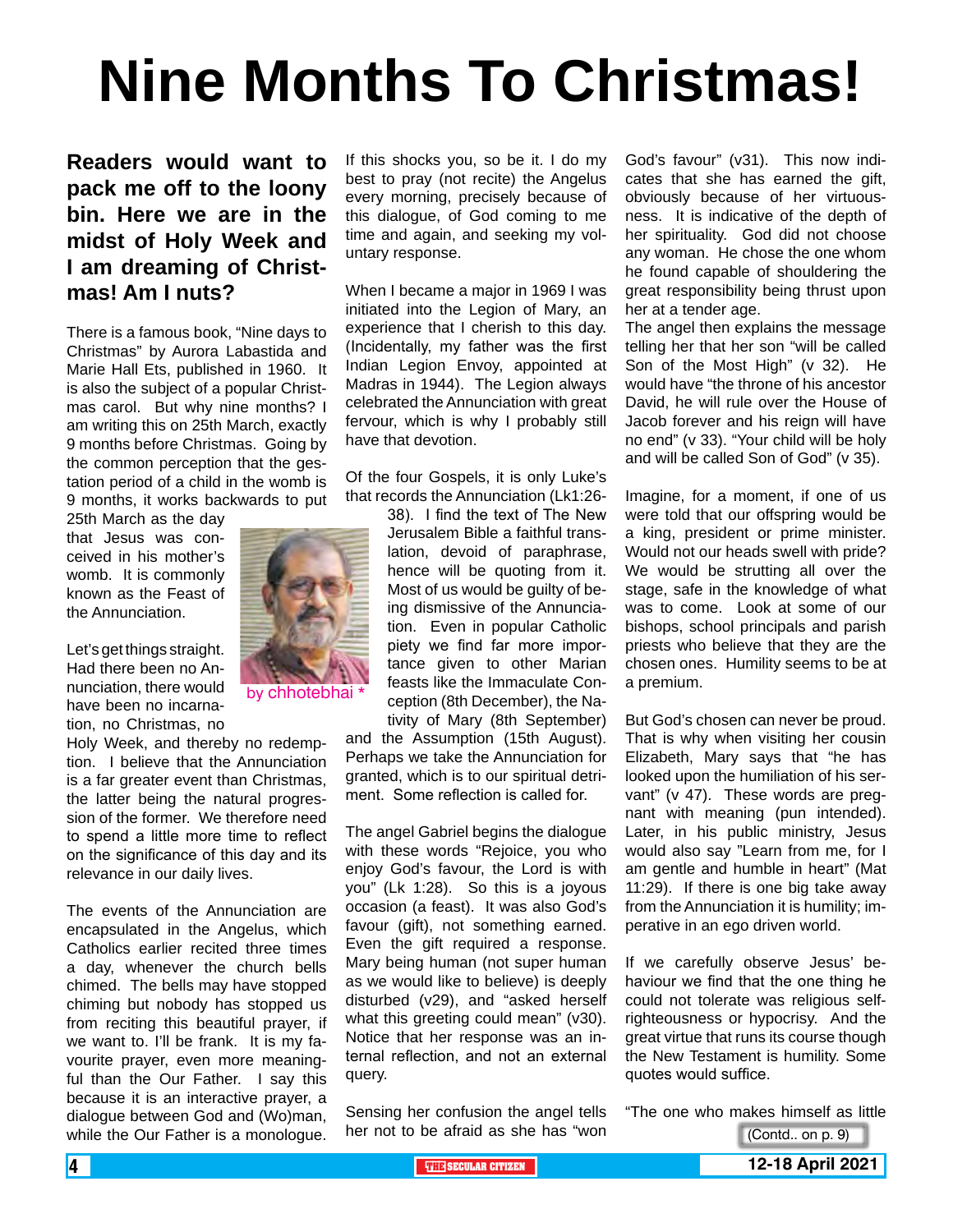

### **Interesting Contents**

I read the articles mentioned in the magazine concerning religion as well as social issues. It is very interesting and thought provoking.

> *—Thomas Joseph, Ghatkopar*

### **Fighting the pandemic together!**

We are into another year of this unprecedented pandemic and we seem to be none the wiser in understanding this Novel coronavirus. Recently, a joint WHO-China study, involving chinese scientists & international experts has spelt out several theories as to how this unprecedented coronavirus found its way into the world. The world is still searching for answers.

From the very beginning, experts all over the world seemed to be at a loss as to the source or the origin of this Novel coronavirus, the manner in which it is transmitted, whether it is contagious, whether it is a virus in the first place. **Conflicting, contradictory reports have been doing the rounds from time to time leading to confusion in the mind of the man on the street.**

So, are we heading somewhere with regard to this life threatening virus? In this gloomy atmosphere, it is therefore heartening to know that world leaders have come together to co-operate and face what is perhaps, the biggest challenge before

the global community today. Seriously, come to think of it, this war against the current pandemic is indeed the 'Third World War', a pandemic in which all nations have been affected. **Therefore, the recent international treaty, floated by leaders of more than two dozen countries, the European Union and the World Health Organization to protect the world from pandemics, comes perhaps, as a step in the right direction.** More international cooperation is the need of the hour. It's time we put an end to this culture of hate, violence, jealousy, ego, etc., that has gripped the world today. If not, we shall all perish together. **In the midst of this uncertain atmosphere however, can we not see the 'Hand of God' at play? God alone knows what is happening in the world today. Needless to say, we need to seek God's Hand of cooperation in this fight against the pandemic.**

> *—Melville X. D'Souza, Orlem, Malad West..*

### Subscriptions for **THIF SECULAR CITIZEN**<br>Renewal as well as New, can be

sent through Bank Fund Transfer to any one of the following banks:

Bank: HDFC Bank Branch : CST - Mumbai VT Account Name: The Secular Citizen Current Account No. 03552000006744 ISFC code: HDFC0000355 or Bank: Citizen Credit Co-op Bank Ltd., Branch : Colaba, Mumbai Account Name: The Secular Citizen CurentAccountNo. 2090031000000489 ISFC code: CCBL0209003

Please inform us through email: secular@sezariworld.com or through phone: 9820485389 after transferring the same.

#### (Contd.. from p. 3)

government lacks the will to reign in the indiscipline that has brought the country's economy to a horrible low, with money being spent on people and projects the common man has no use for and the rich have no need of. Indeed, it ill behoves the Central Government to defy the Constitution of the country and to pretend to favour and pamper the majority community, brazenly riding roughshod over the interests, needs and security of the country's minorities and the poor! Those concerned obviously lack the spirit of *manavata* (humanism) that is known to be deeply ingrained in the masses across Bharatmata and so fail to recognize the reality of the situation so astutely bared by renowned journalist P.J. Philip whose Open Letter to your Home Minister has long gone viral!

**Mister President, Would that Your Excellency cracked the whip so as to have the government instantly take punitive action against those who harass minority communities, threaten their women and create a fear psychosis all over the country the way never known to exist before precisely with the evil aim of making India a Hindu Rashtra!** Proof of the Central Government's inaction is evident from the fact that though the nuns' harassment incident took place on 19 March, no arrests whatsoever have been made till date. Au contraire, your Railway Minister has had the temerity to give the incident a totally different hue by claiming that what actually happened was nothing more than a rightful investigation taking place on a complaint received by the police. Et tu Piyush Goyal??? Suffice it to say that **Christ loves India and India** *needs* **Christ!**

> Long Live INDIA! Long reign supreme the country's CONSTITUTION!

Yours Sincerely, **A Dutiful Citizen of India**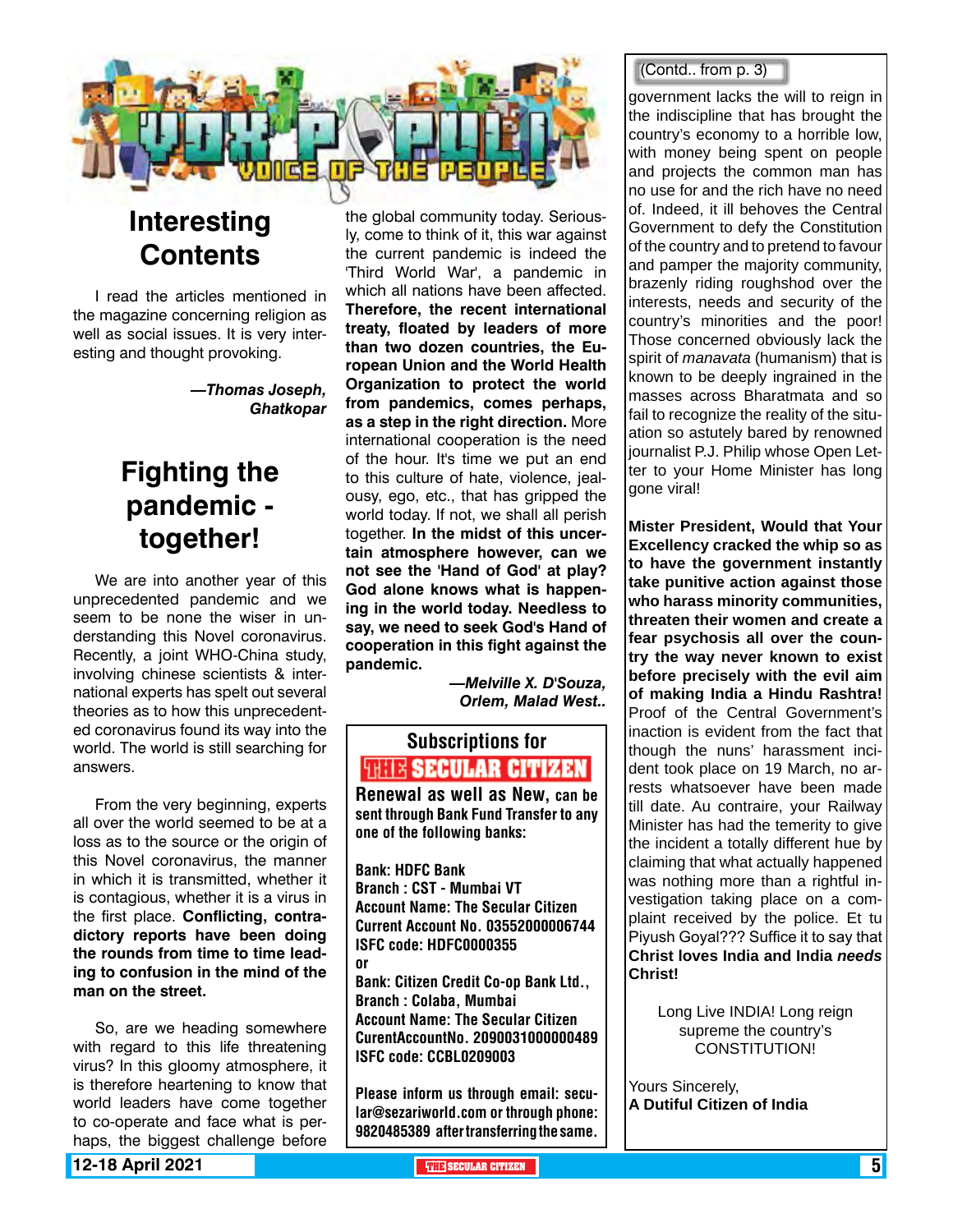## **Romero's Prophetic Courage Needed**

#### -\*Fr Cedric Prakash SJ

Even a cursory glance at the realities which grip India today, will make one realise how grim the situation is. On every global parameter, from the happiness index to the freedom one; from democracy to economic indicators, the country has plummeted miserably and as never before. Untruth and injustice, divisiveness and discrimination, exploitation and exclusion have become the 'new normal'! Migrants and minorities, farmers and women, Dalits and Adivasis are at the receiving end of a system which is uncaring and openly supports those who toe their line and indulge in spewing hate. Freedom of religion, of speech and expression are now a rarity. Human rights defenders like Fr Stan Swamy are denigrated, hounded, incarcerated and even killed. Truth and Justice are conveniently sacrificed for petty political gains; those whose primary duty is to propagate and protect these basics, like the judiciary and other Constitutional bodies,are frightened to takea stand and have abdicated their responsibility. Politicians of another party are bought up or blackmailed to come over to the ruling party. It has never been so bad!

On 24 March 1980, Archbishop Oscar Romero was brutally gunned down whilst celebrating the Eucharist in his nativeEl Salvador. He was known as a fiercely outspoken critic of his Government, the military and of the rightwing elements of his country, for their continued oppression and exploitation of the poor. There has never been any doubt about who was responsible for his death. He visibly and vocally took sides with the poor, the marginalised and the victims of injustices. His martyrdom spontaneously made him a 'Saint' for millions of them. It was estimated that more than 250,000 were present at his funeral as a sign of

gratitude to the man who did so much for them and whom they deeply loved.

A few moments before he was assassinated Romero said in his homily, *"many do not understand, and they think Christianity should not get involved in such things (taking a stand for truth and justice). But, to the contrary, you have just heard Christ's Gospel, that one must not love oneself so much as to avoid getting involved in the risks of life which history demands of us, that those who would avoid the danger will lose their life, while those who out of love for Christ give themselves to the service of others will live, like the grain of wheat that dies, but only apparently. If it did not die, it would remain alone. The harvest comes about because it dies, allows itself to be sacrificed in the earth and destroyed. Only by destroying itself does it produce the harvest".*

 The day before (23 March) he was killed, Romero gave a powerful sermon, which was broadcast over radio, that appealed to the soldiers to disobey their superiors. He said,*"In the name of God, in the name of this suffering people whose cries rise to Heaven more loudly each day, I implore you, I beg you, I order you in the name of God: Stop the repression!"* That appeal was his death sentence.

Romero was known to be fairly 'conservative' as a young priest and even in his early years as a bishop. He was afraid to rock the boat and preferred to maintain the 'status quo'. He never wanted to be on the wrong side of the powerful and the elite of El Salvador. He had however a good friend in Jesuit Fr Rutilio Grande. The latter left no stone unturned to work on justice issues, to highlight the plight of the exploited and to make their struggles his own. Besides, Grande did not hesitate to take up cudgels against the power-



ful and other vested interests. On 12 March 1977, Grande was killed by the military junta. Only three weeks earlier, Romero was appointed Archbishop of San Salvador. Grande's death came as a terrible shock to Romero. Presiding over Rutilio's funeral, Romero said, *"the government should not consider a priest who takes a stand for social justice as a politician or a subversive element when he is fulfilling his mission in the politics of the common good."* Adding emphatically, *"Anyone who attacks one of my priests, attacks me. If they killed Rutilio for doing what he did, then I too have to walk the same path".* The death of his dear friend was a turning point in the life of Romero. From that day onwards, he wholeheartedly worked for the rights of the poor, until his own murder, three years later.

Pope Francis canonised Romero on 14 October 2018. In his homily at the Canonisation ceremony, Pope Francis praised Romero for leaving *"the security of the world, even his own safety, in order to live his life according to the Gospel, close to the poor and to his people, with a heart drawn to Jesus and his brothers and sisters".* He went on to add, *"Let us ask for the grace always to leave things behind for love of the Lord: to leave behind wealth, the yearning for status and power, structures that are no longer adequate for proclaiming the Gospel, those weights that slow down our mission, the strings that tie us to the world".* Over

(Contd.. on p. 7)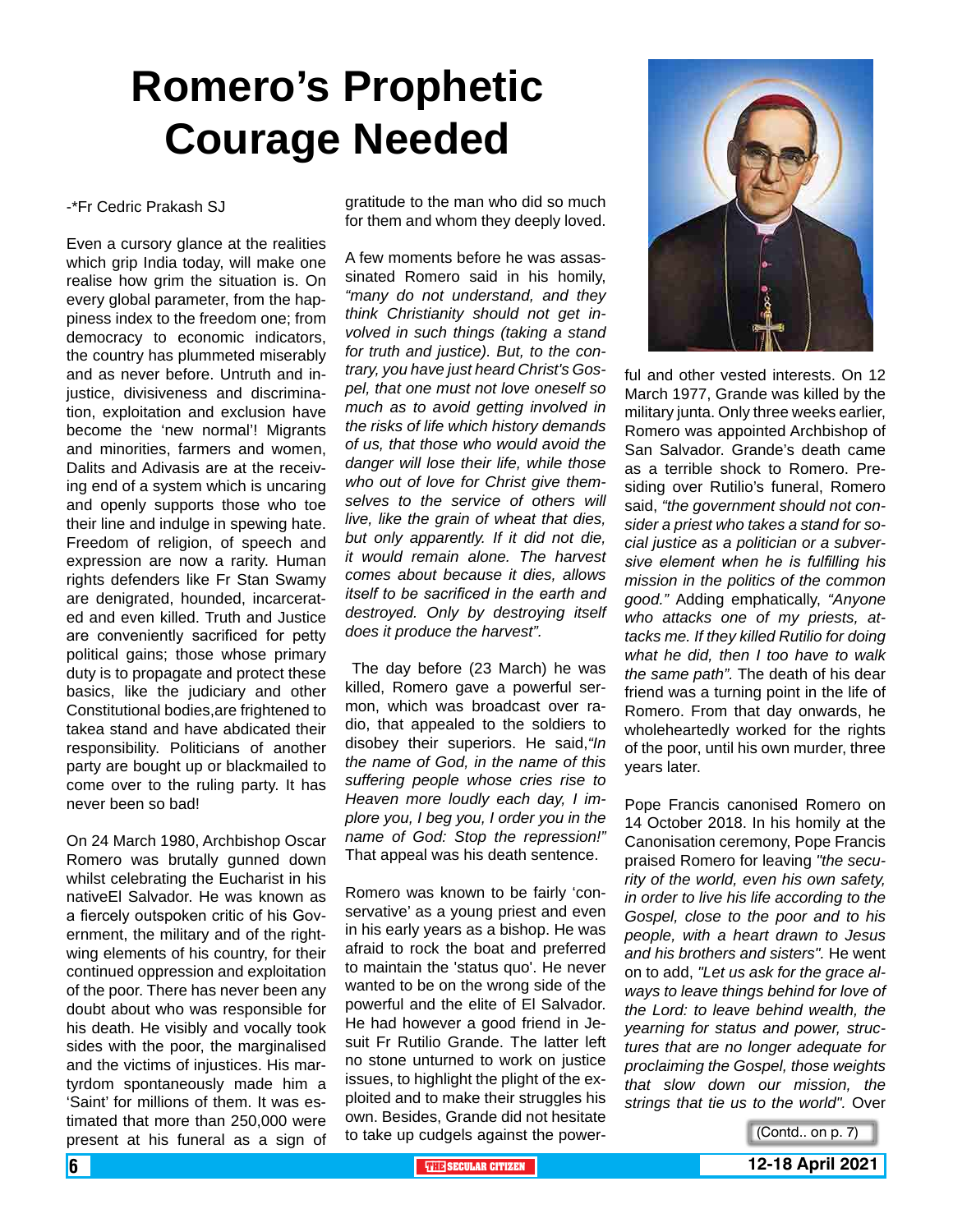#### (Contd.. from p. 6)

the years Pope Francis has consistently highlighted the prophetic courage of Romero as "a father, a friend, and a brother and who should serve as a yardstick for all".

On December 21, 2010, the United Nations General Assembly, in a fitting tribute to Oscar Romero proclaimed 24 March annually as **the International Day for the Right to the Truth Concerning Gross Human Rights Violations and for the Dignity of Victims.** 

- to honour the memory of victims of gross and systematic human rights violations and promote the importance of the right to truth and justice;
- topay tribute to those who have devoted their lives to, and lost their lives in the struggle to promote and protect human rights for all;
- to recognise, the important work and values of Archbishop Oscar Arnulfo Romero of El Salvador, who was assassinated on 24 March 1980, after denouncing violations of the human rights of the most vulnerable populations and defending the principles of protecting lives, promoting human dignity and opposition to all forms of violence.

Today, India desperately needs the prophetic courage of Romero. From across the spectrum political, religious and social, leaders are afraid of taking a stand against the powers that simply crush others Those who call themselves 'disciples' of Jesus have no qualms of conscience to hobnob with fascist and fundamentalists, who brazenly destroy the sanctity of the Constitution and the pluralistic fabric of the country. It is easier for these 'disciples' to indulge in a politics of convenience and compromise: to support 'love jihad'; not to take on the UP Government and police, if religious sisters are harassed and hounded out of a train; not to call for the revocation of the CAA amendments,the UAPA and sedition laws; not to openly show that you are supporting the farmers protests or for that matter, what is happening in Kashmir. In short, if it means, by taking a stand for truth and justice, you have to take on the ruling regime, then it is a

(Contd.. from p. 2)

on 13th March was however a study in sharp contrast!

As a sporting event that kick-started on 20 November last year and involved eleven teams competing for the coveted title, the organizers put in place stringent health and safety protocols to conduct the major live sports event in the country amid the pandemic.

With fans marking 'virtual attendance' for its entire duration, the tournament held behind closed doors in Goa has however scripted a success story of its own.

In fact the BCCI President and ATK Mohun Bagan co-owner Sourav Ganguly has commented that the uninterrupted conduct of the seventh season of the ISL is a new benchmark for the Indian sports industry.

And in comparison to cricket, football comes a distant second in popularity in India!

Yet, while the organizers of ISL are to be commended for their judiciousness for hosting the tournament in strict adherence to safety proto-

clear 'no-no'! Surely dear Saint Romero, as he looks down from heaven, will be wondering why the disciples of Jesus in India are not faithful to the Gospel of Jesus.

On the day when we celebrate the memory of this great saint, let his challenging words on his own reality, a few days before his assassination, awaken us to respond to our context today: *"I will not tire of declaring that if we really want an effective end to violence, we must remove the violence that lies at the root of all violence: structural violence, social injustice, exclusion of citizens from the management of the country, repression. All this is what constitutes the primal cause, from which the rest flows naturally".* Are we listening and paying heed to those

cols during the pandemic, the BCCI needs to be chided for their thoughtlessness!

With the IPL just around the corner, let us sincerely hope that the cautiousness shown in restricting spectator attendance will be strictly adhered to for all the matches.

If the ISL could be a huge success with barren spectator stands, one can't see a similar 'format' preventing the IPL from becoming a resounding success as well!

Carried away by the popular show of 'solidarity' shown by people for crowding around venues hosting various events, and with a marked administrative indifference shown towards this trespass, one shudders to think of the consequences.

For, if we Indians are given a choice between risking a COVID-19 infection and forgoing the excitement of a game of cricket, the former would win hands down!

That's what cricket is all about for a nation of 1.37 billion!

 $\bullet$ 

prophetic words? Yes, we urgently need the Prophetic Courage of Saint Oscar Romero!!

> *\*Fr Cedric Prakash (GUJ) is a human rightsand peace activist/writer. Contact:cedricprakash@gmail.com*

Wedding Invitation, Christening, First Holy Communion, Mortuary Cards & Religious Goods Contact:

**David & Company** Rivendell House, 1st Floor, 650, J. S. S. Road, 2nd Dhobitalao Lane, Mumbai 400002 Tel.: 22019010 / 2205 7394 2206 0344 / 22079592

Email:davidprinters@gmail.com www.davidcompany.com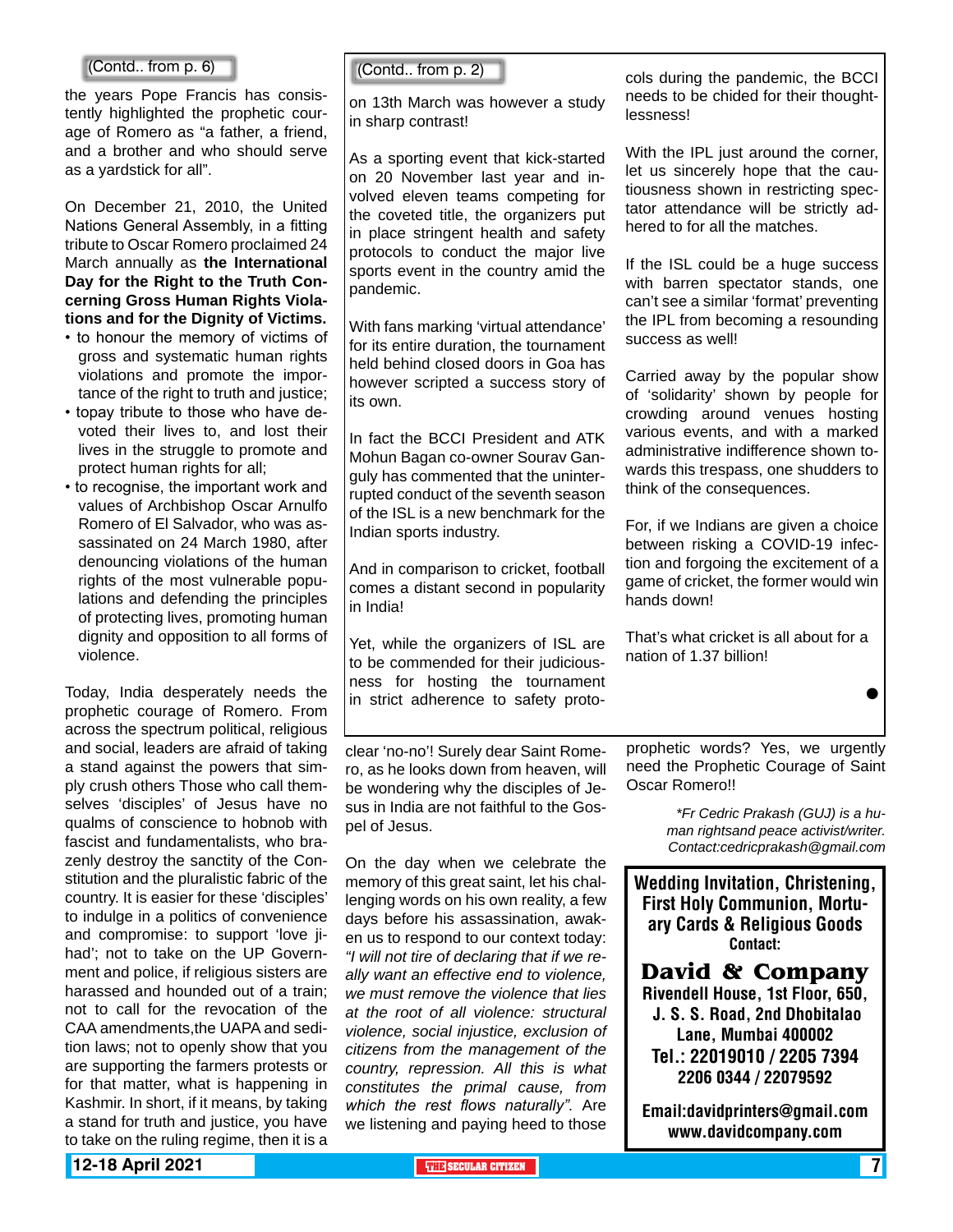### **Nothing Else but Truth Can Save India's Democracy**

#### *by Don Aguiar.*

N SATURDAY MORNING I was sitting in the kitchen with my wife, Lorraine, who was stirring her Cream of Wheat, when out was sitting in the kitchen with my wife, Lorraine, who was of nowhere she surprised me with a question: "Is not lying one of the Ten Commandments?"

I had to stop and think for a second myself, before answering: "Yes, thou shalt not bear false witness." The fact that the two of us even momentarily struggled over that question is, for me, the worst legacy of the Narendra Modi prime ministership.

You remember the old joke? Moses comes down from Mount Sinai and tells the children of Israel: "Children, I have good news and bad news. The good news is that I bargained him down to 10. The bad news is that adultery is still in."

Well, I've got bad news and worse news: We're now down to nine.

Yes, these are historic seven years where even one of the Ten Commandments got erased. Lying has been normalized at a scale we've never seen before. Hence Lorraine's question. I am not sure how we reverse it, but we'd better — and fast.

People who do not share truths, can't defeat unemployment, can't defend the Constitution and can't turn the page after taking over as prime minister and promising corruption free and better days. The war for truth is now the war to preserve our democracy.

"According to a 19th century legend, the Truth and the Lie meet one day. The Lie says to the Truth: "It's a marvellous day today"! The Truth looks up to the skies and sighs, for the day was really beautiful.

They spend a lot of time together, ul-

timately arriving beside a well. The Lie tells the Truth: "The water is very nice, let's take a bath together!" The Truth, once again suspicious, tests the water and discovers that it indeed is very nice. They undress and start bathing. Suddenly, the Lie comes out of the water, puts on the clothes of the Truth and runs away. The furious Truth comes out of the well and runs everywhere to find the Lie and to get her clothes back. The World, seeing the Truth naked, turns its gaze away, with contempt and rage.

The poor Truth returns to the well and disappears forever, hiding therein, its shame. Since then, the Lie travels around the world, dressed as the Truth, satisfying the needs of society, because, the World, in any case, harbours no wish to meet the naked Truth.

It is impossible to maintain a free society when leaders and news purveyors feel at liberty to spread lies without sanction. Without truth there is no agreed-upon path forward, and without trust there is no way to go down that path together.

But our hole now is so deep, because the only commandment Prime Minister Modi did believe in was the Eleventh: "Thou shalt not get caught." Lately, though, Modi and many around him stopped believing even in that they don't seem to care about being caught.

They know, as the saying goes, that their lies are already halfway around the world before the truth has laced up its shoes. That's all they care about.

The truth binds you, and Modi never wanted to be bound — not in what he tells to our nation and neighbouring countries that he sold tea as his parents were poor. His parents could not afford to take his childhood pictures in studio. He was balswayamsevak of



RSS. He left home at the age of 17. He travelled around India for two years. At the age of 20, in 1961, he took part in Satyagraha for Bangladesh Freedom. He begged for livelihood for 35 years. He had India's first digital camera. He did not have purse because he did not have money. He had radio to listen to Rabindrasangeet at 5 am. He used to wear short kurta because he did not have money. He had personal dhobi. He had email access in 1988... He travelled in Himalayas like a sadhu. He passed MA in entire political science. He was underground during emergency. He travelled by air in 1977. He was out of Gujarat for 32 years. When he returned, his job was to sweep clean BJP office and make morning tea for others. He travelled to USA and had a photograph in front of White House in 1990s. His age presently is 70.

This man deserves some credit. And it nearly worked. Modi proved over seven years that you could lie multiple times a day — multiple times a minute — and not just win election but win reelection.

We have to ensure that the likes of him never again appear in Indian politics.

Because Modi not only liberated himself from truth, he liberated others to tell their lies or spread his — and reap the benefits. His party's elders do not care, as long as he keeps the base energized and voting saffron. Republic News didn't care, as long as he kept its viewers glued to the channel and its ratings high. Major social networks only barely cared, as long he kept their users online and their numbers growing. Many of his voters — even yogi's, baba's, etc. — did not care, as long as he appointed nationalists judges. They are pro-nationalist, but not always pro-truth.

(Contd.. on p. 9)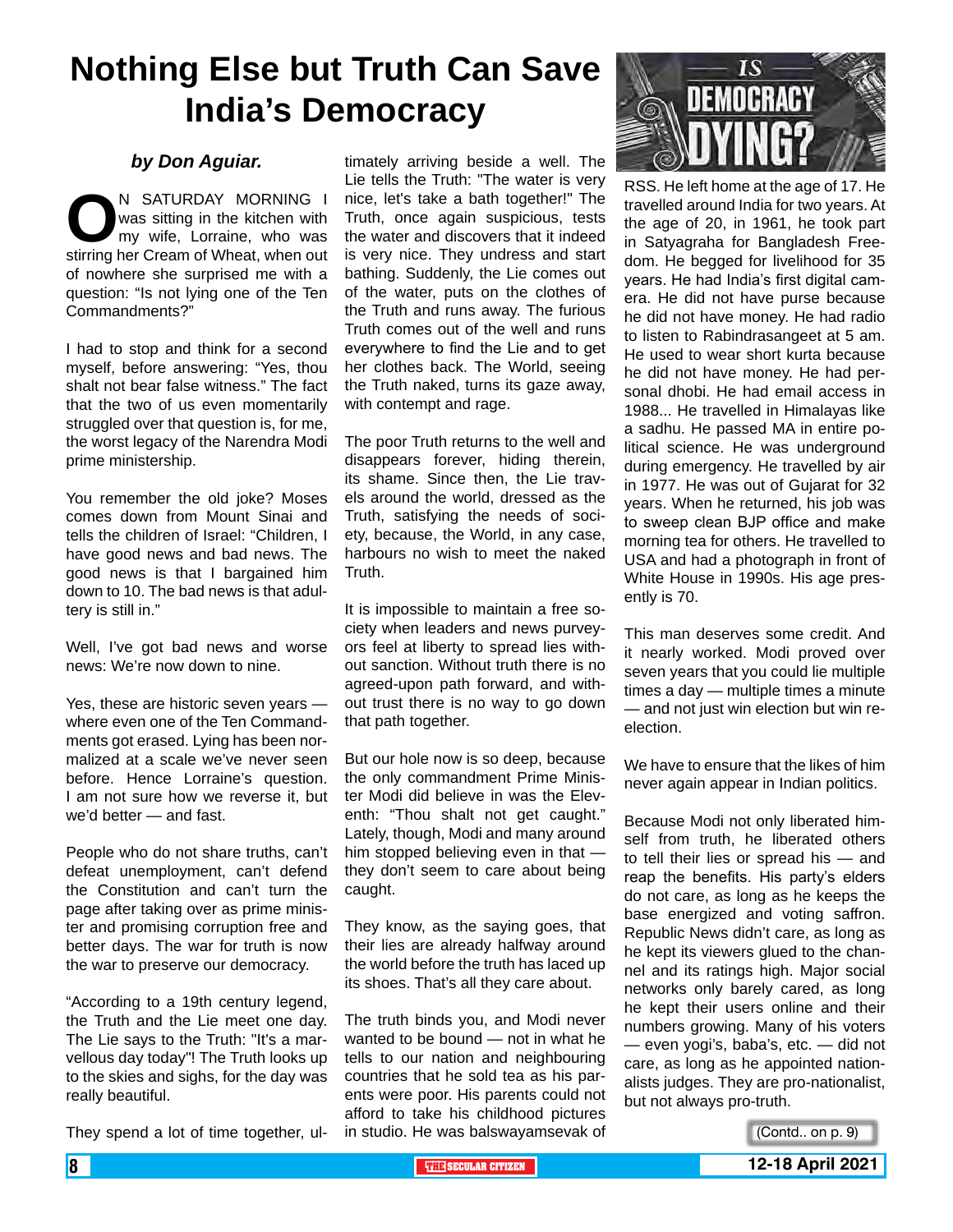#### (Contd.. from p. 8)

Israeli Bedouin expert Clinton Bailey tells the story about a Bedouin chief who discovered one day that his favourite turkey had been stolen. He called his sons together and told them: "Boys, we are in great danger now. My turkey's been stolen. Find my turkey." His boys just laughed and said, "Father, what do you need that turkey for?" and they ignored him.

Then a few weeks later his camel was stolen. And the chief told his sons, "Find my turkey." A few weeks later the chief's horse was stolen. His sons shrugged, and the chief repeated, "Find my turkey."

Finally, a few weeks later his daughter was abducted, at which point he gathered his sons and declared: "It's all because of the turkey! When they saw that they could take my turkey, we lost everything."

And do you know what our turkey was? Our Secular Democratic Constitution. When Modi was allowed to spread this lie — that India belongs to the Hindutva Brigade and those following other religions were therefore ineligible for Indian citizenship — he realized he could get away with anything.

Sure, Modi eventually will pursue this one up, but once he saw how easily he could steal our turkey — the truth — he just kept doing it, until he stole the soul of the BJP.

And, on being re-elected, he has stolen the soul of this nation.

He and his collaborators are now making a bid to use the Big Lie to destroy our secular democracy by delegitimizing one of its greatest constitutional guarantees ever — when a record number of citizens came out to protest, CAA and others, and their protest were illegitimately broken and protesters arrested.

The issue of the erosion of democracy is a serious matter, with the passage of bills such as the Citizenship Amendment Act (CAA), the three anti farmer laws and the vast sums of money that have now suffocated the voices of the hundreds of millions of impoverished Indian voters as examples of the problem; the issue of warfare is significant, with the Indian government participating in the highly destabilising Quadrilateral Security Dialogue with Australia, Japan, and the United States.

We're seeing an epidemic of lying in India. In fact, it's gotten so bad that I wish we would hear more preaching on the Eighth Commandment. You know, the one that tells us not to bear false witness against our neighbour. The most alarming symptom of this epidemic is the spread of the "Big Lie".

But more fundamentally his whole prime ministership legitimates and instrumentalized habitual lying as a political tool. The more often lies are circulated, the more distrust grows. In the absence of truth, the door is thrown open to conspiracy theories and fantasy.

The problem is the sinking feeling that we have drifted into a disorienting "post-truth environment" where the difference between fact and fiction no longer matters.

It's vital that every reputable news organization — especially television, Facebook and Twitter — adopt this Rule. If any official utters an obvious falsehood or fact-free allegation, the interview should be immediately terminated. If critics scream "censorship," just shout back "truth."

At the same time, we need to require every KV, Convent and Private school in India to include digital civics — how to determine and crosscheck if something you read on the internet is true — in their curriculum. You should not be able to graduate without it.

We need to restore the stigma to lying and liars before it is too late. We need to hunt for truth, fight for truth and mercilessly discredit the forces of disinformation. It is the freedom battle of our generation.

(Contd.. from p. 4)

as this little child is the greatest in the kingdom of Heaven" (Mat 18:4). "Anyone who humbles himself will be raised up" (Mat 23:12). Of Jesus St Paul writes, "He was humbler yet, even to accepting death, death on a cross" (Phi 2:8). St James says "God opposes the proud but he accords his favour to the humble" (Jas 4:7). And again "Humble yourselves before the Lord and he will lift you up" (Jas 4:10). St Peter adds, "Humility towards one another must be the garment you all wear constantly, because God opposes..." (1 Pet 5:5). "Bow down, then, before the power of God now, so that he may raise you up in due time" (1 Pet 5:6).

Coming back to the Annunciation, it did not render Mary wonderstruck or withdrawn. We read that she "went quickly as she could into the hill country to a town in Judah" (v 39). Her humility spurred her into action. And proclamation. Her cousin Elizabeth testified "Look, the moment your greeting reached my ears, the child in my womb leapt for joy" (v 44) The significance of this event should not be lost on us.

The sequence is - the Word came to Mary - it was incarnated in her - she took the incarnated word to Elizabeth - and in turn it was incarnated in John the Baptist. This why Mary is called the Queen of the Apostles. She was the first evangelist; she proclaimed the word incarnated in her.

Today missiologists tell us that our mission is not so much of proclaiming the Word, than conveying to others the Word of God incarnated in me. I cannot give to others what I do not have. So on this day and time of the Annunciation let us celebrate it as the greatest Marian feast, the greatest interaction between God and (Wo) man since the Garden of Eden. May Jesus and his Mother Mary give us the grace of humility this Holy Week.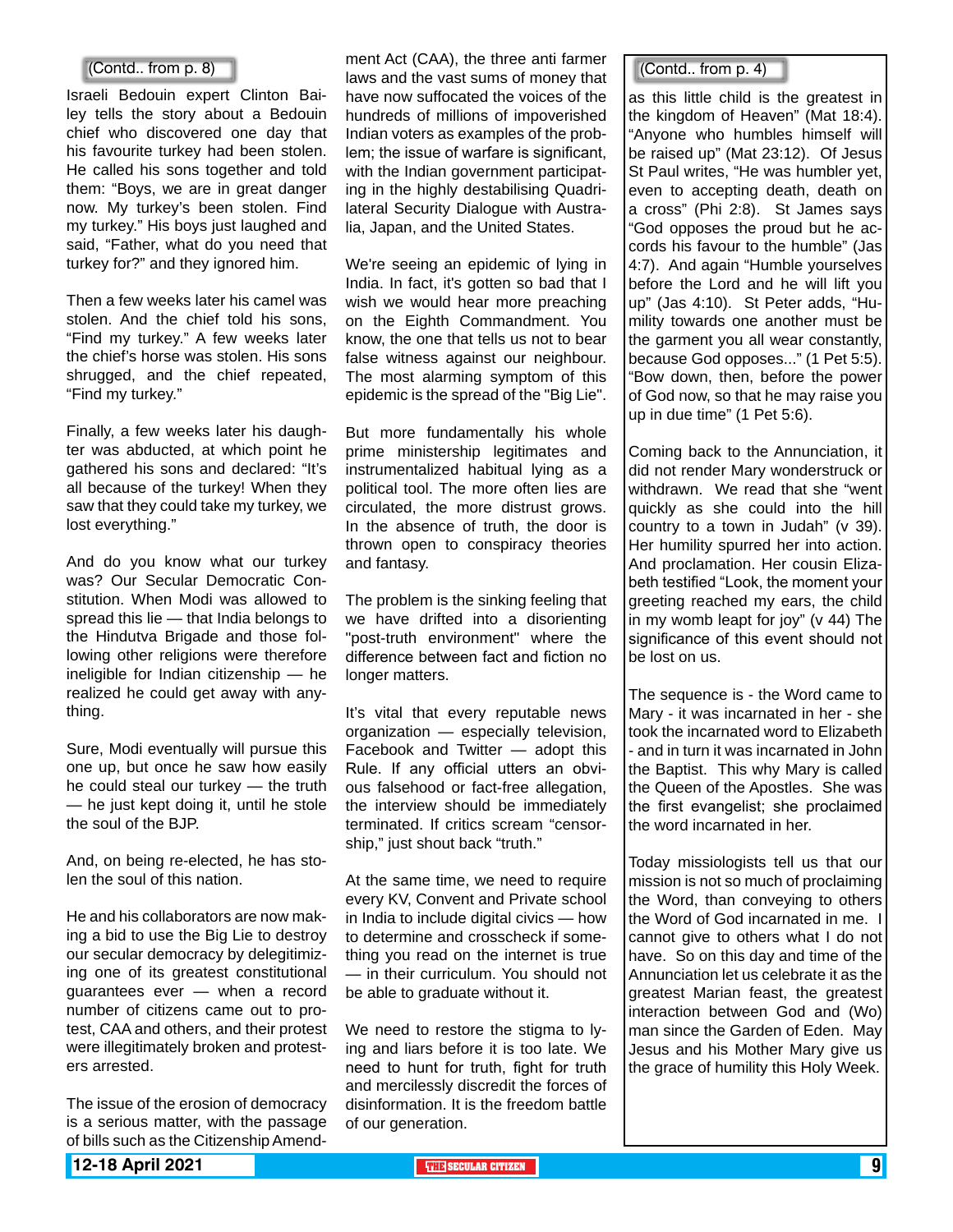*In our overenthusiastic devotion to St. Joseph this year, keeping the youth in mind, let us not forget the rational understanding of faith.*

## **A Saint Of Great Power With God!**

In 8 December 2020 Pope Francis declared the year 2021-22<br>to be dedicated as the year of<br>Saint Joseph. This is to Mark 150th cis declared the year 2021-22 to be dedicated as the year of Saint Joseph. This is to Mark 150th year since Pope Pius IX declared Saint Joseph as the Patron of the Catholic Church. He is in fact a great model of faith in God and a powerful intercessor for the people of all walks but specially for families. Saint Teresa of Avila said, *"Though you have recourse to many saints as your intercessors, go especially to Saint Joseph for he has great power with God."*

St. Theresa, Doctor of the Church make me raise questions: Do saints have 'influence', *Washilaa* with God; some less some more? Are there different departments in God's Kingdom in which only certain saints have power

to handle things? For example St. Anthony of Padua is powerful in the field of lost things and St. Joseph in family matters? We Indians are fed up with the corrupt practices in government and other offices! There is a talk of a Home Minister demanding 100 crores as recovery of *Haptaas* a month

from his police officer! As a result there is no hope better life for the poor and downtrodden people. It will be frustrating to find such *Haptaa Wasuli* up there in heaven too, after living an honest and arduous life on earth!

Looking at life after death scientifically these are human ways of understanding it. We imagine God like a king. He cannot rule the whole universe alone. Specially now that man has made it complicated with digitalization. Therefore he makes different departments and appoints different saints as incharge of them (Cf. Mt 25:21)!

#### **Why do we honour saints?**

It is with two aims; one is to understand their sanctity and be guided by them St. Joseph's year (1)



in our spiritual life and secondly that they intercede for us with God. The intercession needs to be understood correctly. We worship Christ as God's Son; we love the saints and martyrs as the Lord's disciples and imitators, and rightly so because of their matchless devotion towards their king and master. May we also be their companions and fellow disciples (Cfr. CCC 499)!

> With their great love for fellow beings they cannot remain silent in heaven. St. Dominic while dying, said to his brothers, *"Do not weep, for I shall be more useful to you after my death and I shall help you then more effectively than during my life."* St. Therese of Lisieux said, *"I want to spend*

*my heaven in doing good on earth."*

*Fr. Michael G. Vasai*

> It is for the communion with the saints that we desire their life together than just use them for our demands with God. *"It is not merely by the title of example that we cherish the memory of those in heaven; we seek, rather, that by this devotion to the exercise of fraternal charity the union of the whole Church in the Spirit may be strengthened. Exactly as Christian communion among our fellow pilgrims brings us closer to Christ, so our communion with the saints joins us to Christ, from whom as from its fountain and head issues all grace, and the life of the People of God itself"* (CCC 498)

*"Being more closely united to Christ, those who dwell in heaven fix the whole*  *Church more firmly in holiness.... They do not cease to intercede with the Father for us, as they proffer the merits which they acquired on earth through the one mediator between God and men, Christ Jesus.... So by their fraternal concern is our weakness greatly helped."* (LG 49; cf. 1 Tim 2:5.)

Hence even great saints like Joseph will not use their 'power with God' to favour those who honour them with flowers and gifts and neglect those who do not call on them!

#### **More rational way of understanding**

At the elementary stage of our spiritual life we need this human way of understanding God's Kingdom and heaven; but adult human mind (Our youth?) discard all mythical ideas. God is present to even atoms; so he does not need any angels to send messages to human beings on earth. He is all powerful and does not need any saints to be his departmental heads, *Kaarbhaaris!* Why to have intercessors *(Middle men, dalaals)?* Christ invites us directly, *"Come to me all you who labour and are burdened and I shall give you rest!* (Mt. 11.28). Shortcuts are not always the best but Jesus himself suggests a short cut to Himself why go through saints and even Mary? I am making a little bold statement: It is only because we have not become that friendly and intimate with Jesus that we while away our time and energy with devotions to saints and Mary! The time should come when we grow intimate with Jesus himself and avoid complications of the intermediaries. Well our this worldly experience of the loss of time and complications in using influence in government offices or otherwise should prompt us to avoid such problems in our spiritual life.

Ultimately reaching Jesus is to be one

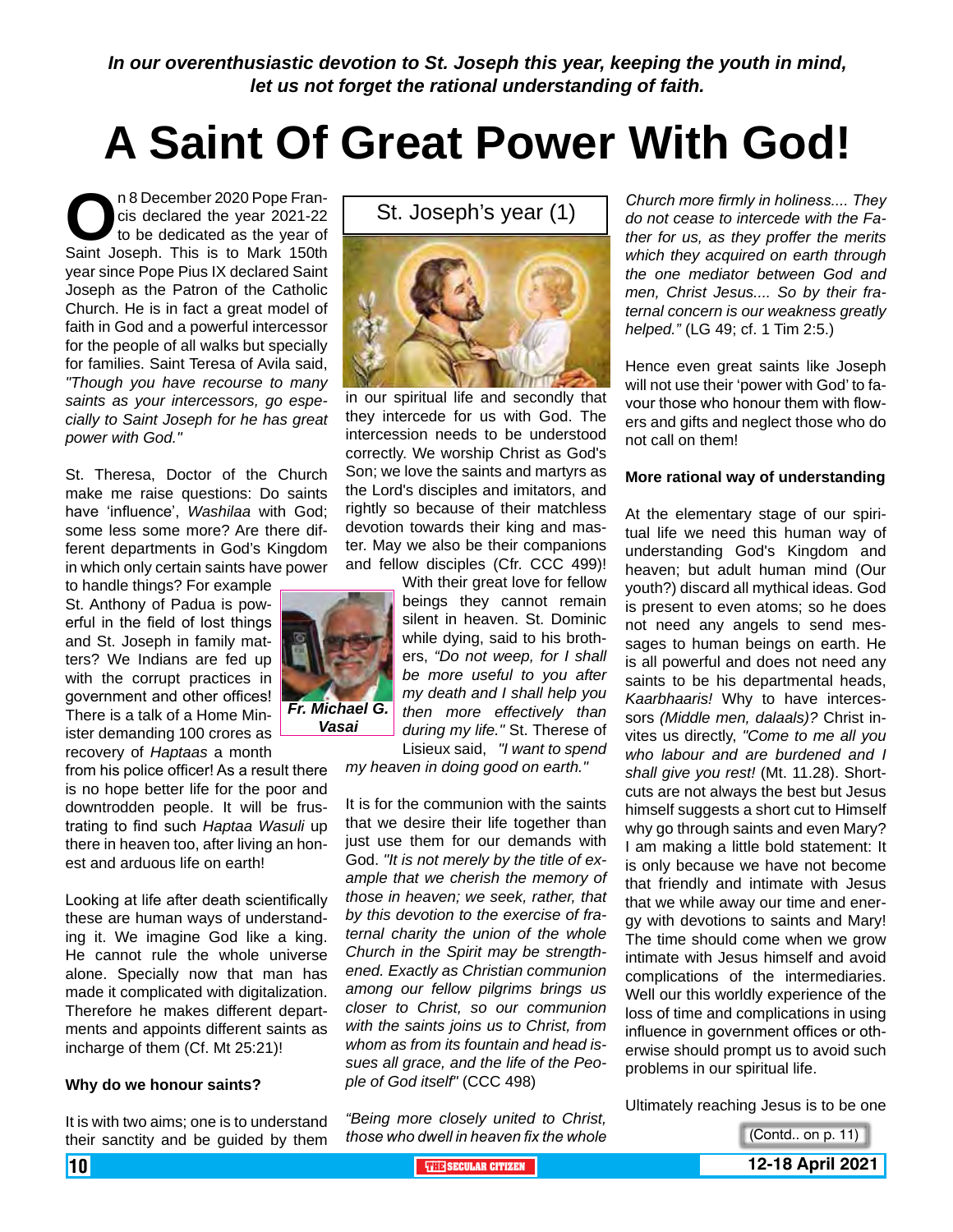#### (Contd.. from p. 10)

with him! Jesus said, *"I am the vine you are the branches; as branches cannot live and give fruit separated from the vine."* (Cfr. Jn 15. 4-5). Perhaps sometimes it is true that the saints are separating us from Christ! God forbid! Catholic theologian Patricia A. Sullivan warns in an article in Theological Studies, *"... saints should not be built up in a way that brings down God."* Saint Augustine had famously said, *"... we pray not to instruct God but to get our will in line with God's. Sullivan warns away "... from the dictionary meanings of "intercession" as "intervention, mediation, arbitration, negotiation", all of which sound like we are dealing with a hostile or unfriendly God, whom we need to manipulate to get what we need. Such is not the meaning of the hapax legomenon in the New Testament of the word for intercession..."*

When we ask a saint to intercede for us, what is happening at a deeper level is that we are taking refuge in the allenfolding community of the redeemed, approaching God thru saintly symbols of Christ's victory and of our hope. Saints want always what God wants, what is best for us whether we pray for it or not. They are in a perpetual attitude of praise for God's love and care, to which we join ourselves, praying, more precisely, with them rather than to them. The value of our petitions is that they turn us in confidence toward the God who loves us, allowing God's work to be more effective in us, and thru us in others. It would be anathema to ask God to try any harder to do good. By invocation of a saint *"we take refuge in faith in the all-enfolding community of all the redeemed,"* where *"each is responsible for all".*

Saint Teresa of Avila does not want our separation from God to happen. What she means is that Joseph is such a great model of living a holy life that we imitate him very closely and reach God; and after becoming one with God what else do we need? All our needs will be fulfilled! We shall experience the state of Nirvaana! After all Joseph himself did not get what he asked for

## **Fight Fire With Caution**

**Firefighters keep reminding people**<br>that fire is a good servant but a bad master, and the blaze that engulfed a private COVID-19 hospital in Mumbai's Bhandup area comes as a reminder of how true that axiom is. At least nine people died as flames and smoke spread through the facility housed in a mall. Coming soon after the fire that snuffed out the lives of infants in Bhandara, again in Maharashtra, the tragedy focuses attention on the failure to make fire safety a systemic imperative in public buildings. There is no clarity on where the

inferno originated, and whether the hospital housed in a commercial building under 'extraordinary circumstances' for CO-VID-19 patients was equipped for the purpose.

The majority of patients were

evacuated and admitted to other hospitals. A solatium for the families of the victims has been announced by the State government, and predictable promises to investigate the incident have been made. But These steps, though welcome, do little to change the image of decrepitude that marks policies on public safety in the country, and the generally ineffectual nature of inspections and certifications.

Fire may be an accident, but the idea of protocols is to prevent it from having a devastating effect on lives and property. It should be pointed out that after a fire in Rajkot last November, the Supreme Court took suo motu cognisance of the incident and issued directions, one of which was to task an officer with fire safety for each COVID-19 hospital. States have only themselves to blame, if their officers ignore such guidelines, and avoidable fires claim lives.

Hospital fires are a distinct entity in the literature on safety, since the presence of incapacitated patients, oxygen-suffused environments, plenty of air-con-

in times of troubles for the Holy Family! God suddenly asked,

ditioning and lack of sufficient physical space creates a devastating combination when disaster strikes. The National Disaster Management Guidelines of 2016 issued by the NDMA address these characteristics, with recommendations on infrastructural and systemic improvements — from comparative to ultimate safety — to reduce the risk of deadly fires. Yet, it is clear that even some of the basic recommendations, such as the availability of open space to move patients in an emergency, are beyond the scope of legacy buildings created for other purposes.



*Jayanthy* 

What is feasible is for experts to assess the quality of infrastructure, specifically electrical installations, ensuring the retrofitting of structures with Subramaniam flame retardant materials and triaging of patients to reduce

crowding. Recurring infernos should also convince States that they must create scientifically designed public health facilities that meet the needs of populous cities, reversing the policy of leaving this crucial function largely to for-profit entities where the imperative to cure is often pitted against cost and profit concerns.

It was rather unfortunate that the Hospital mishap saw nearly 9 patients lost their life in fire. Current statistics of deaths and injuries, in relation to fires proves to be alarming and increasing more frequently. Given these rates and information, it is only fitting to know the importance of fire prevention and tips. Congested areas in Mumbai create chaos when a fire accident occurs and prevent the fire engine entering narrow lanes to extinguish the fire. Fire Audit on high rise buildings and more so in hospitals and other places should be done periodically to get the best feedback and minimise major fire. The State Government should issue proper guidelines to high rise buildings in the city.

**JOSEPH, GET UP AND PROCEED TO EGYPT WITH MARY AND THE CHILD!**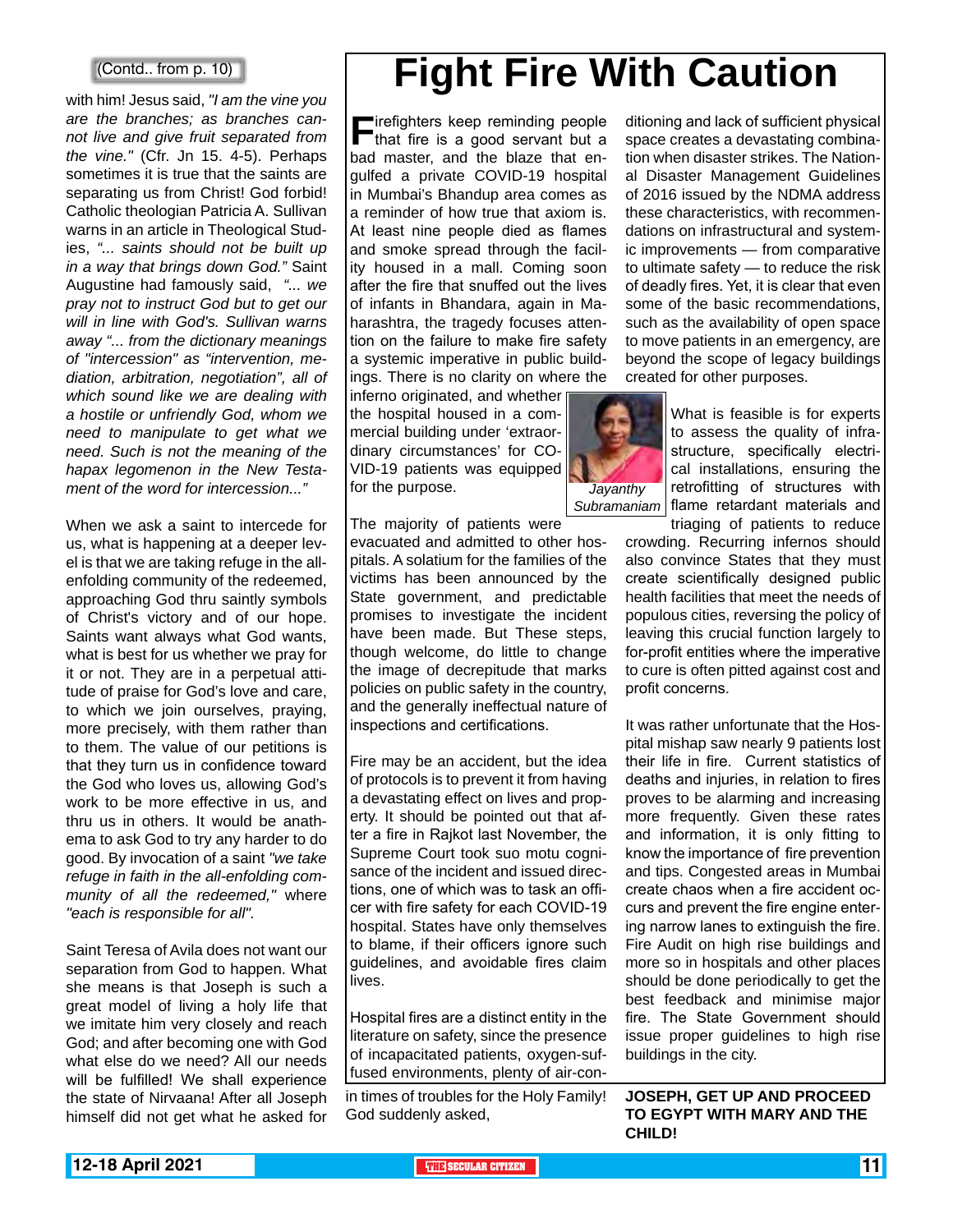#### **Easter Jokes**

- 1. What do you call the Easter bunny the day after Easter?
- A. Eggshausted
- 2. What happened when the Easter bunny met the rabbit of his dreams?
- A. They lived hoppily ever after
- 3. What do you call a rabbit that tells good jokes?
- A. A funny bunny
- 4. Why shouldn't you tell an Easter egg a joke?
- A. Because it might crack up
- 5. What is the best way to send a letter to the Easter bunny?
- A. Hare mail
- 6. How do you know that the Easter bunny liked his trip?
- A. Because he said it was egg-cellent
- 7. How does the Easter bunny travel on vacations?
- A. On hare planes
- 8. What do you call a rabbit comedian?
- A. A funny bunny
- 9. How do rabbits stay cool during the summer?
- A. With hare conditioning
- 10. Which side of the Easter bunny has the most fur?
- A. The outside
- 11. What do you say to the Easter bunny on his birthday?
- A. Hoppy birthday
- 12. Where did the Easter bunny go for a new tail?
- A. To a retail store
- 13. Why couldn't the Easter egg family watch TV?
- A. Because their cable was scrambled
- 14. What do you call a mischievous egg?
- A. A practical yolker
- 15. Why was the father Easter egg so strict?
- A. Because he was hard-boiled
- 16. What type of movie is about water fowl?
- A. A duckumentary

*--- Compiled by: Jubel D'Cruz, Dombivili, Mumbai*



#### **Conversation between Joseph of Arimathea & Pontius Pilate.**

 Pilate : "Joseph, I don't understand. You're the richest man in the region; you have made this brand new tomb for you and your family; and now you're giving it to Jesus?"

 Joseph responded : "It's just for the weekend, he won't stay longer!"

#### *Happy Resurrection*

\*\*\*\*\*

#### **Who rocked the jar ?**

If you collect 100 black ants and 100 red ants and put them in a glass jar nothing will happen, but if you take the jar, shake it violently and leave it on the table, the ants will start killing each other.

Reds believe that black is the enemy while black believes that red is the enemy when the real enemy is the person who shook the jar.

The same is true in society.

Men vs Women Left vs Right Rich vs poor Faith vs Science Gossip, rumors, etc ...

*Before we fight each other, we must ask ourselves:*

#### **Who rocked the jar ?**

\*\*\*\*\*

At the age of 65, my Grandma started walking 5 miles a day. She's 92 now. We have no idea where she is.

\*\*\*\*\*

#### *My grandma had cataract surgery on both eyes I was on the phone with my grandpa asking how she was feeling.*

Gpa: She's recovering really well, she can see much clearer. She's pretty happy with the results.

Me: That's good, no side effects?

Gpa: There is one troubling side effect

Me: What? Is she okay?

Gpa: Yah, she's fine, but she can actually see me now.

\*\*\*\*\*

While shopping in a food store, two nuns happened to pass by the beer cooler. One nun said to the other, "Wouldn't a nice cool beer or two taste wonderful on a hot summer evening?"

The second nun answered "Indeed it would Sister, but I wouldn't feel comfortable buying beer as I am certain that it would cause a scene at the checkout counter."

"I can handle that without a problem" she replied as she picked up a six pack and headed for the checkout.

The cashier had a surprised look on his face when the two nuns arrived with a six pack of beer.

"We use beer for washing our hair" the nun said, "A shampoo, of sorts, if you will."

Without blinking an eye, the cashier reached under the counter, pulled out a package of pretzel sticks and placed them in the bag with the beer. He then looked the nun straight in the eye, smiled and said "The curlers are on the house."

\*\*\*\*\*

\*\*\*\*\*

You wanna hear about something ironic? My grandma's zodiac sign was Cancer. She was killed... by a giant crab.

\*\*\*\*\*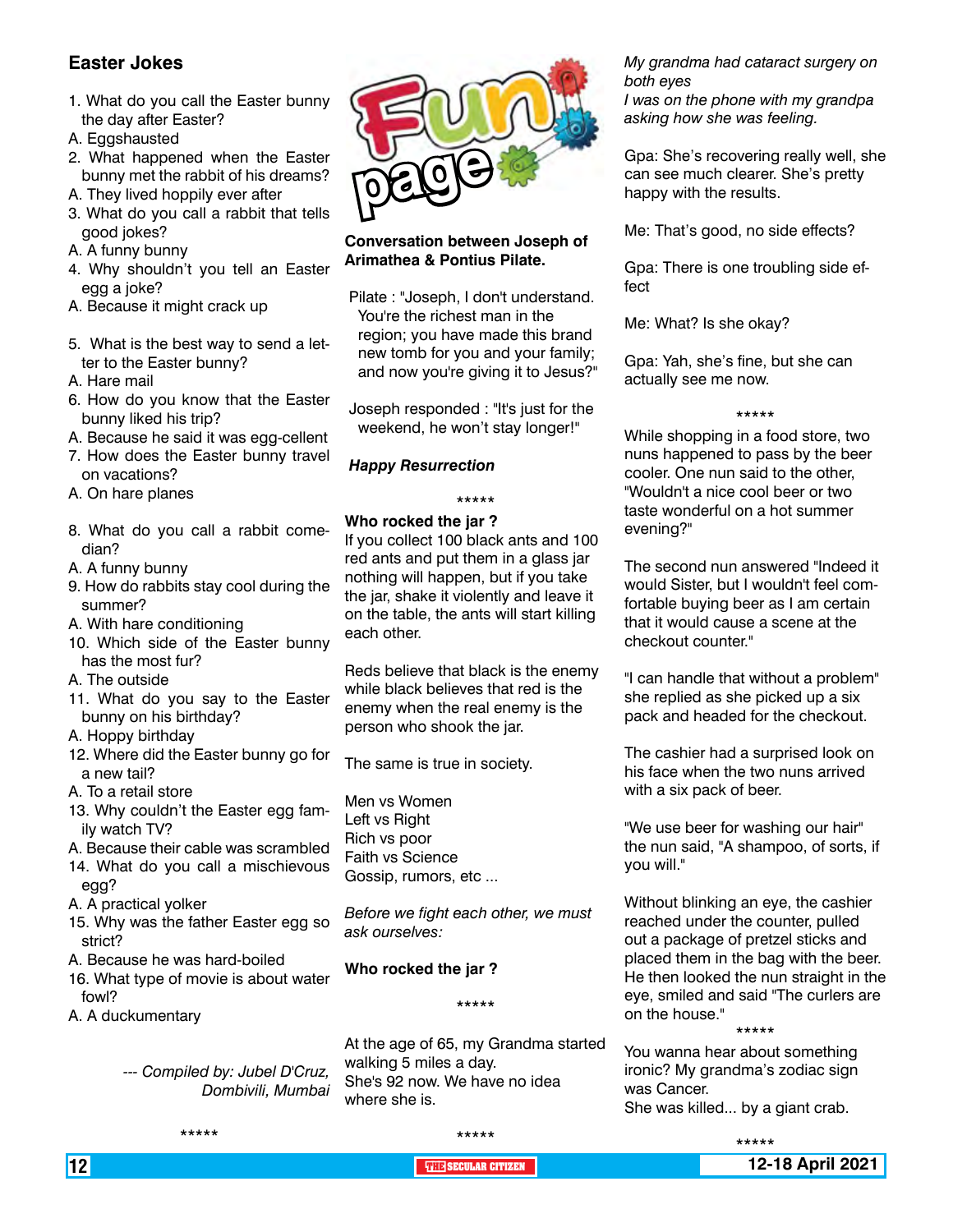### **SECULAR CITIZEN**

News item, Articles, Stories, Opinion, interview, Poems, etc. can be sent by WhatsApp: +91 9820485389 Email: secular@sezariworld.com news@sezariworld.com seculardivo@gmail.com

by Post **The Secular Citizen** 99, Perin Nariman Street, 1st Floor, Fort, Mumbai 400001

## **Thanksgiving**

**May the Sacred Heart of Jesus be Praised Adored, Glorified and Loved today and everyday throughout the world, now and forever.Amen!!**



*Ask St. Clare for three favours two impossible and say nine Hail Mary's and the above prayer for 9 days with a lighted candle and publish on the 9th day your request will be granted no matter how impossible it is*

**—Felix P, Navi Mumbai**



**12-18 April 2021 THE THE THE THE SECULAR CITIZEN THE THE THE THE THE THE THE THE** 

### **Strawberry Shortcake**

#### **Ingredients:**

- 100 gms sugar 1/4 cup shortening 1 egg 1 tsp vanilla essence 1/4 tsp salt 2 cups all-purpose flour
- 2 tsp baking powder
- 1/2 cup whole milk
- 1 cup heavy whipping cream, whipped
- 2 quarts fresh strawberries, sliced

#### **Method:**

In a bowl, cream sugar and shortening. Add egg and vanilla essence;

beat well. Combine dry ingredients and add alternately with milk to the creamed mixture. Spread in a greased 9-inches square baking pan. Bake at 350° for 20-25 minutes. Cool on wire rack.

Cut into nine servings. Split each serving horizontally and fill it with whipped cream and strawberries. Replace top of cake; garnish with a dollop of whipped cream and more berries. Serve immediately.



The Secular Citizen subscribers are requested to provide us their Email ID and Mobile no. for communication. send it to:

secular@sezariworld.com or sms to 9820473103. Remember to mention your name and subscription no.

**Please renew your subscription if expired. Mention your subscription no. while sending the renewal amount**

## **For all your Printing needs under one roof**

**Books, Folders, Magazines, Office stationary, Leaflets, Handouts, Reports, Cards, Presentations, Religious readings, Designing, Ad designs, Packaging boxes, Cartoons, Exhibition displays, Product Marketing promotional innovations.**

> *Contact:* **The Secular Citizen**

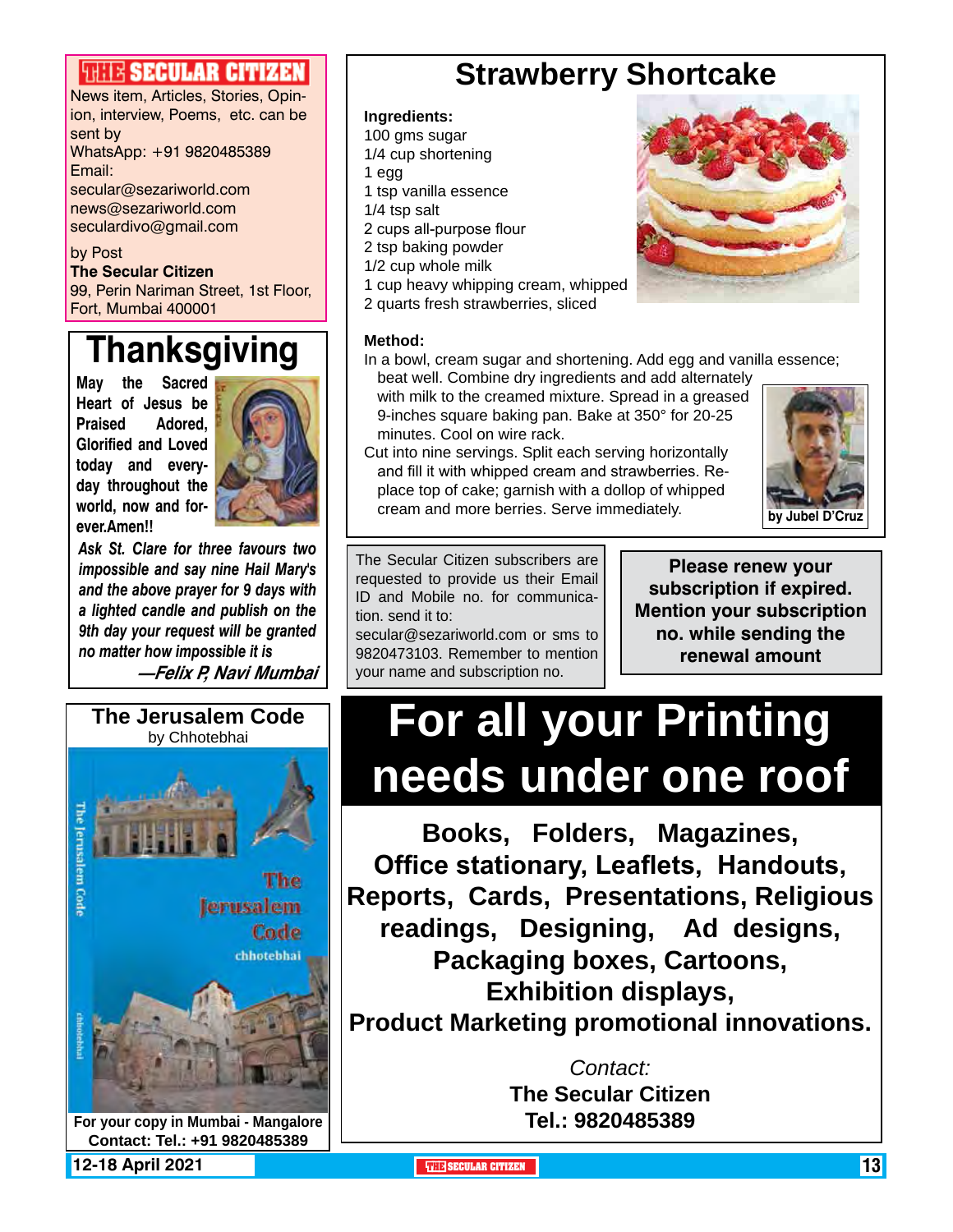### **90 year old Canada Mangalorean's gift to Konkani**

#### *- Ivan Saldanha Shet.*

It is often heard from people over-<br>seas of Mangalore roots, and even<br>in Mumbai and so on, especially<br>from younger ones that there is no t is often heard from people overseas of Mangalore roots, and even in Mumbai and so on, especially systematic way to speak Konkani through English. It may be too much for these folk to read Kannada and other scripts used for Konkani. This elaborate book, in English "Teach Yourself Konkani - "KonKanKit" by 90 year old Canada based intellectual and author Dr. Mohan Prabhu (Born in Mangalore on January 17, 1931; Name at birth: Michael Antony Castelino, lived in Bombay between 1947-1965), to promote Konkani among overseas Konkani expatriates/diaspora all around the world. The author is a scholar who has many books on general and law matters to his credit, this sole work here is really from deep down from his soul, love for his native land and language.

It is on record that Konkani dialect is used by 42 groups of speakers, generally in 5 scripts. In India it is one among 22 official languages recognized and listed in the 8th schedule of the constitution, where several prominent languages are yet to be included. A commercial and/or sales interest is totally absent in this book of 500 plus pages painstakingly, practically and systematically produced. Words do not suffice to admire Dr.Mohan, at an advanced age, with many technical handicaps.

This book, the author very courageously says, "Its sole objective is to promote Konkani, to new generations of the diaspora, perhaps also to those settled in other parts of India, for those who know English only. I have always loved Konkani that I picked up by ear on my mother's lap, spoke it in my childhood and till we lived in Bombay from 1947 and I moved on to the USA in 1965 with my bride." The editor

of the book is Sri Pundalik Prabhu, a Konkana from Ujire and the author's close friend who has lived in Canada as long as the author.

**The Unique Author :** Dr. Mohan Prabhu's credentials: earned, BA, MA, LL.B (Bombay), LL.M (London), LL.D (Ottawa), QC (Canada)... After completing high school at St. Aloysius College in 1947, on the eve of India's Independence, he joined the world of work in Mumbai and while employed, he gained academic degrees (BA, LL.B. and MA) from the University of Bombay. In 1960 he moved to London where, while working at Unilever Ltd., he bagged the LL.M. degree with Distinction from the University of London. He also earned a doctorate in Law (LL.D.) from the University of Ottawa.



Mohan Prabhu was called to the Legal Bar in four jurisdictions: India (Advocate, Maharashtra), London (Barrister, Lincoln's Inn), Saskatchewan and Ontario (Barrister and Solicitor). He was awarded the rank of Queen's Counsel in 1990.

 Dr. Mohan married his wife Clareen D'Souza Mudarth in Bombay (now

![](_page_13_Picture_10.jpeg)

*Dr. Mohan Prabhu*

Mumbai) 56 years ago on April 25, 1965 at the well known St. Michael's Church, Mahim. This couple has prominent roots in Mangalore and their ancestors are on record to have been among the captives in srirangapatna from 1784 to 1799. They have three children, Fiona Rita (54) only daughter, family physician at Texas Tech Health Centre in Lubbock, TX; Leighton Peter (53), investment specialist and e-commerce businessman ("roving", currently in Ottawa), elder son and Clifton Michael (50), younger son, US and Canadian lawyer, now general counsel at a French bank in New York.

Indeed this great work for the love of Konkani **"Teach Yourself Konkani - KonKanKit"** will be a boon to overseas Konkani people and the culture in a very new and unique way. The sole objective of KonKanKit is to promote and spread Konkani to keep it alive and vibrant by attracting and encouraging new speakers around the world. The interested folk can use the book to privately learn and guide people overseas in far away lands, to know Konkani better. Self published by the author and printed in Ottawa at the University of Ottawa, where the author has had a lot of admiration over many years. Get to know how to get your FREE soft copy of the book and fulfil your wish, a long dream to learn your mother tongue KONKANI. Contact of the author : email : mohan.prabhu@outlook.com OR Editor: Sri Ujre Pundalik Prabhu : oujre34@ gmail.com.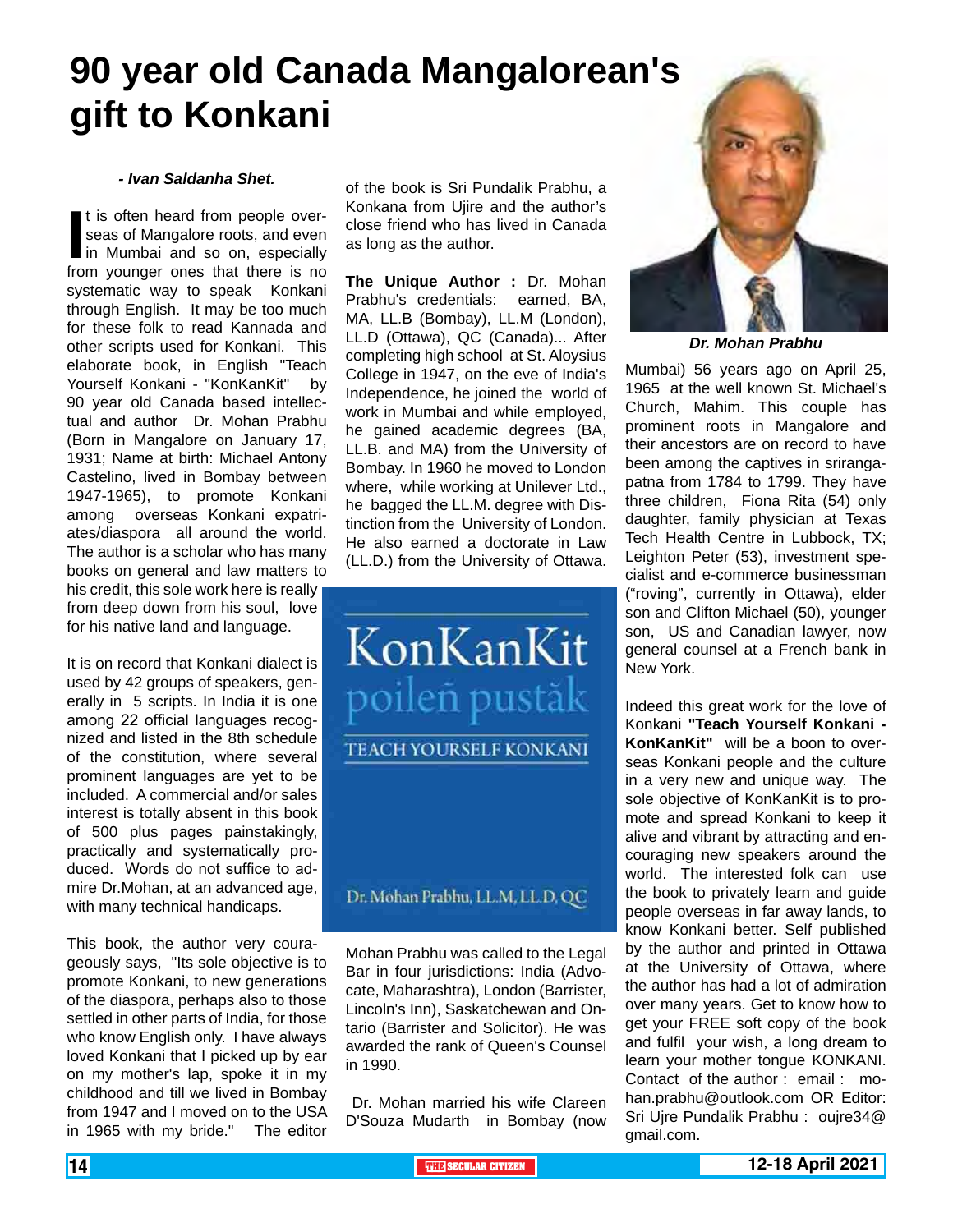### **World Health Day 2021 / 07 April Realizing the Right to Health for All**

The 07th day of April marks the celebration of 'World Health Day'. This celebration was launched under the patronage of celebration of 'World Health Day'. This celebration was World Health Organization, which was founded in 1948. The idea of the day was mooted in its first World Health Assembly in 1948 and the celebration took effect in 1950.

The 'World Health Day' is one of 11 official global health campaigns that are marked by World Health Organization.

World Tuberculosis Day, World Immunization Week, World Malaria Day, World AIDS Day, World Patient Safety Day and World Hepatitis Day are a few among them. The 'World Health Day' remains the most fundamental and inclusive of all of them, too.

The purpose of 'World Health Day' was primarily to mark the founding of World Health Organization. In course of time, the 'World Health day' was intended to invite the attention of the entire world towards 'good health' and a longer span of life for the humans. Accordingly, the day emerged as a major health awareness day at the global level.

The 'World Health Day' is acknowledged by various governments and non-governmental organizations across the world. On this day, a variety of activities are organized all over the world, on the international, continental, national, regional and local levels, in view of translating the intention of the day in to a reality. The activities are oriented to extend beyond the day itself and to contribute to lasting results for health at the global level.

The 'World Health Day' is an opportunity to focus attention on the important public health issues that affect the international community. On the occasion of this day, the World Health Organization evolves a different theme

every year, to highlight a priority area of public health concern in the world, like mental health, maternal and child care and climate change.

By way of schemes and programmes, several health promotional activities get underway, especially those that put one's own life at risk, in view of protecting the health of the larger community. Different themes and concerns are taken up and suggested to the world, year by year, for research and necessary action on diverse lev-

> The day is further intended to recognize the vital and unparalleled contribution of doctors, nurses, midwives and other health workers in keeping the world healthy. One of the vital areas that have been

els.

![](_page_14_Picture_10.jpeg)

*Thomas*

traditionally highlighted is the 'role of nurses and midwives in providing health care' around the world. The World Nursing Report underlines optimizing the contributions of the nursery workforce, too.

Coming to the concept of health proper, as we know too well, health is not merely the absence of disease or infirmity, but is the environmental, physical, mental, emotional, social and spiritual wellbeing. Raising awareness about good health, both personal and public, along with its wide range of importance in life, is vital to life, beyond description. Therefore, whatsoever that can be done for ensuring good health is highly worth the while, definitely so.

Having positive thinking, connecting with other people, making and maintaining good relationships with them are essentially important for the mental health and social wellbeing as human beings. Being purposeful and active keeps one physically and mentally fit, too. Making informed decisions to this effect is necessary for not only having sustainable habits in life, but also for the overall spiritual health and wellness.

In addition, health, wellness and wellbeing would mean 'being at ease, hale and hearty and happy. Having job satisfaction and a sense of fulfillment as well as being productive and contributive, manifestly, adds to good health and wellbeing. Needless to state that environmental and financial state of affairs are fundamental to attaining the higher states of sustainable health and wellbeing.

In addition to having sustainable habits for physical and mental health, along with the outdoor environment, the social environment has to be made sustainable. Thoughts, feelings, attitudes, words and deeds that cause bad will, hatred, discrimination, division and disharmony among individuals, institutions, communities and nations have to be watched over, obviously so.

Instead, positive thinking, good will, love, service, understanding, fellowship and partnership have to pick up the pace in the human society. I am sure, such an elevated, humane and divine mindset, without doubt, is geared towards making a society that is much richer with good health and wellbeing. The 'world health day' is a golden opportunity to speed up towards such worthwhile days for the humans on earth.

<sup>-------</sup> *The author is Director, Institute of Harmony and Peace Studies, New Delhi, and has been committed to interfaith relations, national integration and social harmony, for the past over 40 years. He contributes to the above cause through lectures, articles, video messages, conferences, social interactions, views at TV channels, and the like.*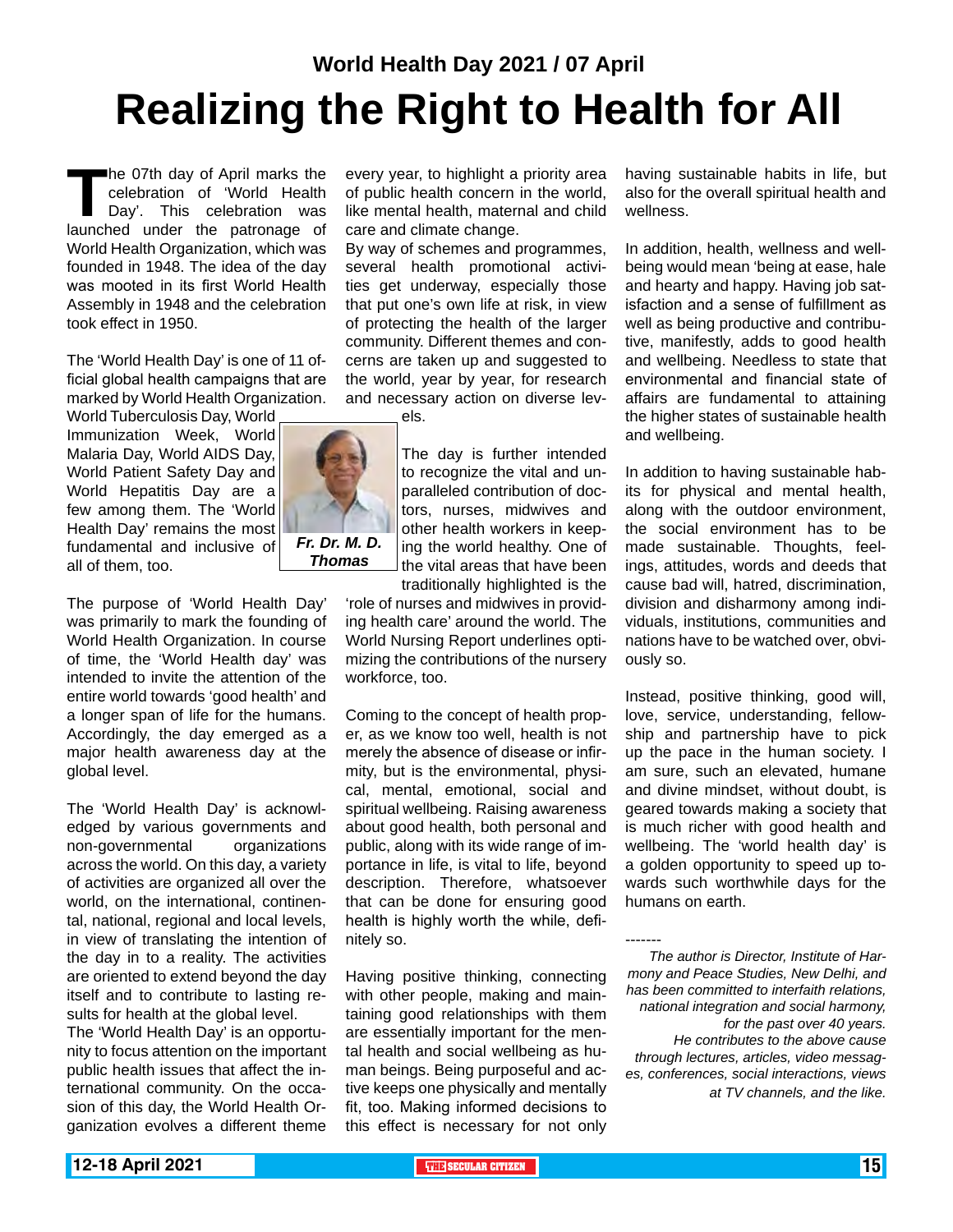## **Royal Christian Family MATRIMONIALS - GROOMS**

**7032. MUMBAI :** Mangalorean Roman Catholic Bachelor, (Born in November 1977), Ht. 5' 6", Wt. 72 kgs, Fair Complexion, Edn. Degree in Electronics and Telecommunications, working as Telecom Engineer. Contact email : franky54@ rediffmail.com

**7017. MUMBAI :** Roman Catholic Bachelor, (Born in March 1981), Ht. 5' 8", Wt. 67 kgs, Wheatish Complexion, Edn. MBA working as a Administror. Contact email : matheanil@ gmail.com

**7031. MUMBAI :** Mangalorean Roman Catholic Bachelor, (Born in September 1985), Ht. 5' 7", Wt. 60 kgs, Wheatish Complexion, Edn. Undergraduate, IT Software, works at TCS. Contact email : josephavild@ yahoo.co.in

**7005. DUBAI :** Goan Roman Catholic Bachelor, (Born in May 1986), Ht. 5' 6", Wt. 50 kgs, Fair Complexion, Edn. BMS /CFA, working as a Head Treasury in Dubai. Contact email : matri3119@gmail.com

**7028. ABUDHABI :** Mangalorean Roman Catholic Bachelor, (Born in September 1985), Ht. 5' 6", Wt. 65 kgs, Wheatish Complexion, Edn. Diploma in Mechancial Engineer, working as a Stores Officer in Shipping Company. Contact email : pjmpraveen@gmail.com

**7008. USA :** Separated Roman Catholic, (Born in October 1983), Ht. 5' 7", Wt. 62 kgs, Wheatish Complexion, Edn. MD, MS, working as a Senior Engineer. Contact email : jesusmary58@yahoo.com

**7025. MUMBAI :** Mangalorean Roman Catholic Bachelor, (Born in May 1992), Ht. 5' 8", Wt. 56 kgs, Fair Complexion, Edn. B.E. (IT), working as a Software Developer. Contact email : kevin92ster@gmail.com

**7007. AUSTRALIA :** Goan Ro-

#### **Important Notice**

Telephone no. of candidate will be printed only with the consent of members. For Tel. Nos. Please contact: +91- 9820473103 / 9820485389 or Email : royalchristianfamily@gmail.com

man Catholic Bachelor, (Born in September 1977), Ht. 5' 8", Wt.72 kgs, Fair Complexion, Edn. B.Com., MBA in Aviation. working as a Froud Analist Banking in Australia. Contact email : gerald-white@hotmail.com

**7024. MUMBAI :** Mangalorean Roman Catholic Bachelor, (Born in April 1980), Ht. 5' 9", Wt. 65 kgs, Wheatish Complexion, Edn. SSC / Diploma in Electricals, Having own Business. Contact email : jeny22 m@yahoo.co.in

**7185. MUMBAI :**Goan Roman Catholic Bachelor, (Born in October 1984) Ht. 5' 10", Wt. 72 kgs, Wheatish Complexion,Edn. B.Com., working for Bank. Contact email : spydee321@ gmail.com

**7011. MUMBAI :** Mangalorean Roman Catholic Bachelor, (Born in September 1983), Ht. 6', Wt. 75 kgs, Wheatish Complexion, Edn. MBA Electronics and Finance, working as Research Electronics. Contact email : canute.serrao@gmail.com

**7113. POONA :** Tamilian Roman Catholic Bachelor, (Born in December 1982), Ht. 5' 6", Wt.65 kgs, Fair Complexion, Edn. B.Com., working in Logistic Co. in **DUBAI**. Contact email : shantasam1955@gmail.com

**7010. BAHRAIN :** Mangalorean Roman Catholic Divorcee (with in three months of marriage), (Born in June 1985), Ht. 5' 11", Wt. 76 kgs, Wheatish Complexion, Edn. HSC Diploma in food & beverage, working in 4 Star Hotel Bahrain. Contact Mob: 8806129309 **6856. MuMBAI :** Mangalorean Roman Catholic Bachelor, (Born in September 1973), Ht. 5' 7", Wt. 67 kgs, Fair Complexion, Edn. MBA, working as a HR. Contact email : clifforddsilva@ yahoo.co.in

**6531. POON A :** Tamilian Roman Catholic Bachelor, (Born in May 1975),

#### To Place Your Matrimonial Advertisement Call: +91 - 9820485389 or 9820473103

\* Check your email at least once a week. \* Members are requested to inform us when they are settled, so that publication of their details can be discontinued.

Ht. 6', Fair Complexion, Handsome, Edn. M.Com., Having well established business. Contact email : tony137@ rediffmail.com

**7097. MUMBAI :** Mangalorean Roman Catholic Bachelor, (Born in October 1991), Ht. 5' 11", Wt. 97 kgs, WheatishComplexion, Edn. B.Com., working as Sr. Account Recievable in private company. Contact email : dsouzadonald11@gmail.com

**6250. MUMBAI :** East Indian Roman Catholic Bachelor, (Born in January 1974), Ht.5' 8", Wt. 76 kgs, Wheatish Complexion, Edn. B.A., working as a Manager. Contact email : cardoz.clint@gmail.com OR 9833563182

**6841 MuMBAI :** Anglo Indian / Keralite Roman Catholic Bachelor, (Born in May 1991), Ht. 170 cms, Wt. 78 kgs, Fair Complexion, Edn. M.Com., working as a Sales Executive. Contact email : mrsannieroy@ yahoo.co.in

**7112. MUMBAI :** Converted Roman Catholic Bachelor, (Born in October 1970), Ht. 5' 7", Wt.80 kgs, Fair Complexion, Edn. B.Com., & Masters in International Journalism (UK). Looking for a bride below the age of 42 years (below 40 - 42 years) who is willing to raise a family. Contact by email : decemberwedding08@yahoo. com

**6198. MUMBAI :** Mangalorean Roman Catholic (Born in October 1969), Ht. 5' 10", Edn. B.Com., good personality, hailing from God fearing, cultured family, issueless, divorcee by mutual consent, working for Cruise Liner in U.S.A., as Security Supervisor, well settled in Mumbai, Seeks suitable match. Contact email : dsouzamalcolmneil@gmail.com. Phone/SMS 09480157258.

**If not settled within a year, renew your membership atleast two months in advance to continue the service uninterrupted.**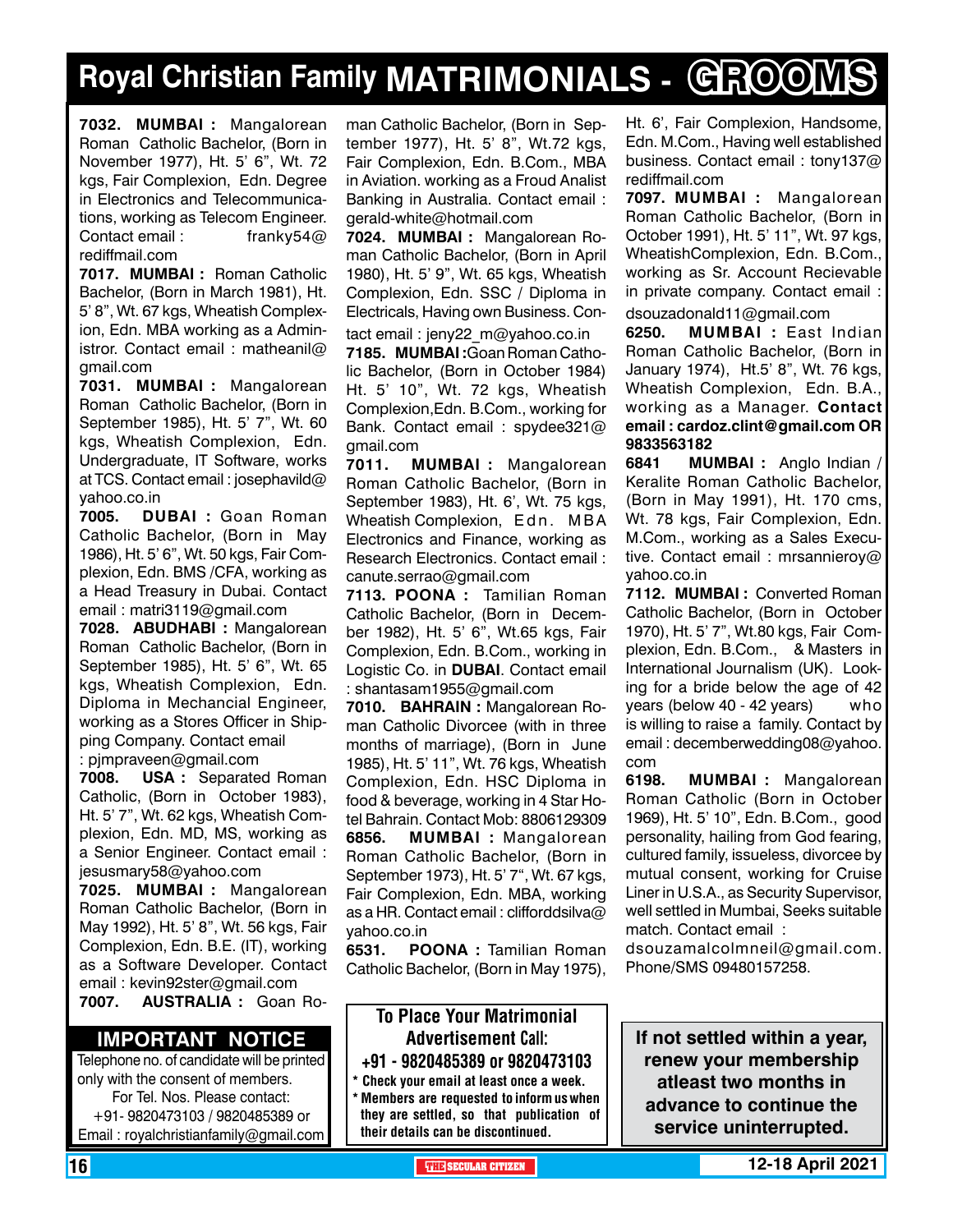### **Royal Christian Family MATRIMONIALS - BRIDES**

**7209. MUMBAI :** Goan Roman Catholic Spinster, (Born in October 1986), Ht. 5' 9", Wt. 100 kgs, Fair Complexion, Edn. B.A., & PG HR, working as a Trainer. Contact email : sweetroan17@gmail.com

**7199. BANGALORE :** Mangalorean Roman Catholic Spinster, (Born in January 1990), Ht. 5' 2", Wt. 53 kgs, Fair Complexion, Edn. Master's in Mass Communications (NTU, Singalore) working as a Senior Manager of Corporate Communications in **SINGA-PORE**. Contact email :

mafern.2121@gmail.com

**6033 ABU-DHABI :** Goan Roman Catholic Spinster, (Born in May 1979 ), Ht. 5' 2", Wt. 58 kgs, Wheatish Complexion, Edn. M.A. Eng., Literature, working as a Copy Editor. Contact email : barretto.lorraine@gmail.com OR 9730454857

**7182. MUMBAI :** Mangalorean Roman Catholic Spinster, (Born in October 1992), Ht. 5' 4", Wt. 72 kgs, Wheatish Complexion, Edn. B.Com., C.A., working as Asst. Manager in TATA Company. Contact : email : matrimonialp27@gmail.com

**7081 MUMBAI :** Goan Roman Catholic Spinster, (Born in April 1993), 5' 3", Wt. 55 kgs, Wheatish Complexion, Edn. Masters of Dentistry (MDS), Dental Surgeon, Doctor by profession. Contact email :

carlferns93@gmail.com

**7160. MUMBAI :** Mangalorean Roman Catholic Spinster, (Born in September 1988), Ht. 5' 7", Fair Complexion, Edn. BMS, working as a Senior Merchandiser in a Global Retail Company in Dubai. Contact email : prislobo10@gmail.com

**6860 MUMBAI :** Goan Roman Catholic Spinster, (Born in October 1991), Ht. 5' 4", Wt. 55 kgs, Wheatish Complexion, Edn. B.M.M. (Mass Media), working for IT in MNC. Contact email : lgp1891@gmail.com

**Royal Christian Family Helps In Choosing The Right Life-Partner Serving Since 41 Years** **7014. MUMBAI :** Mangalorean Roman Catholic Spinster, (Born in September 1992), Ht. 5' 1", Wt. 45 kgs, Fair Complexion, Edn. MMS (Finance) working as a Finance Executive in Limited Company. Contact email :

eva\_hpereira@rediffmail.com

**7128. MUMBAI :** Affluent business family R.C. East Indian Spinster, (Born in 12-04-1988), Ht. 5' 2", very beautiful and pretty. Edn. MS General Surgeon, Doctor by profession. Contact email : drvd2019@gmail.com

**7070. MUMBAI :** Mangalorean Roman Catholic Spinster, (Born in March 1992), Ht. 5' 5", Wt. 48 kgs, Wheatish Complexion, Edn. M.Com., CS., working as a Company Secretary in Private Firm. Contact email :

smile9920@outlook.com

**6642 MUMBAI :** Goan RC Divorcee, (Born in September 1979), Ht. 5' 3", Wt. 65 kgs, Fair Complexion, Edn. B.Com., working as a Customer Service professional. Contact eamil : sav\_ mon@yahoo.com Tel.No. 8291001606 **7126. U.S.A. :** Mangalorean RC Spinster, (Born in January 1992) from Mumbai, Ht. 5' 7", Wt. 60 kgs, Fair Complexion, Edn. B.E. (Computers) from Mumbai, M.S. (Information Systems) from US. Possesses H1B visa and is working as a Technical Analyst with an MNC in USA. Contact email : wilfyjoy1315@gmail.com or call +91 98603 02527 / + 91 9970172527

**7095. MUMBAI :** Goan RC Spinster, (Born in December 1992), Ht. 5' 3", Wt. 55 kgs, Wheatish Complexion, Edn. M.Com + Import Export Certificate Course, working as a Billing Assistant in Well known Hospital. Contact email :

perpetualdias7@gmail.com

**6831. MUMBAI :** Mangalorean RC Spinster, (Born in April 1991), Ht. 5' 4", Wt. 54 kgs, Fair Complexion, Edn. B.Com., working as an Senior Associate in Insurance Company. Contact

**Important Notice**

Telephone no. of candidate will be printed only with the consent of members. For Tel. Nos. Please contact: +91- 9820473103 / 9820485389 or Email : royalchristianfamily@gmail.com

email :

denisdsouza854@gmail.com **7064. MUMBAI :** Goan RC Spinster, (Born in May 1988), Ht. 5' 2", Wt. 50 kgs, Wheatish Complexion, Edn. MBA, working for Private Company as an Accounts Executive. Contact email : cecrc19@gmail.com

**7066. MUMBAI :** Mangalorean RC Spinster, (Born in June 1987), Ht. 5' 4", Wt. 78 kgs, Fair Complexion, Edn. B.E., (EXTC) M.S. (International Business Management), working as a Consulting Manager. Contact email : l2018anselm@yahoo.com

**6504. Kuwait :** Mangalorean RC Spinster (Born in June 1980), Ht. 5' 5", Wt. 58 kgs, Fair Complexion, Edn. B.Com., Computer, Finance, Banking Marketing Course & Airlines Course completed, employed as a Travel Co-ordinator in Kuwait. Contact Email : lucy777p@gmail.com Tel: 00965- 60402765 / 9867308911

**6741. MANGALORE :** Mangalorean RC spinster, 26 years, 5' 3", Doctor, Qualification : MD. Very fair and beautiful. Belongings to an affluent business family. Email : sona68500@gmail.com

**6528. DUBAI :** Mangalorean RC Spinster, (Born in April 1985) Ht. 5' 7", Beautiful and Fair Complexion, Edn. Masters in Health, Care (MHA), Employed as a Manager in MNC Dubai, is looking for a suitable alliance between the ages of 32 to 36 with a height 5' 10" and above. Kindly respond directly to the party by email : aara8185@gmail.com with your photograph.

**Registered members can publish their ad in all the 50 issues in a year for Rs. 8000 only.**

If you wish to publish your matrimonial classified advertisement in all the 50 issues in a year, you can do so for an amount of Rs. 8000 only.

To Place Your Matrimonial Advertisement Call:

- +91 9820485389 or 9820473103
- \* Check your email at least once a week. \* Members are requested to inform us when they are settled, so that publication of their details can be discontinued.

**12-18 April 2021 THE THE THE THE SECULAR CITIZEN THE THE THE THE THE THE THE THE**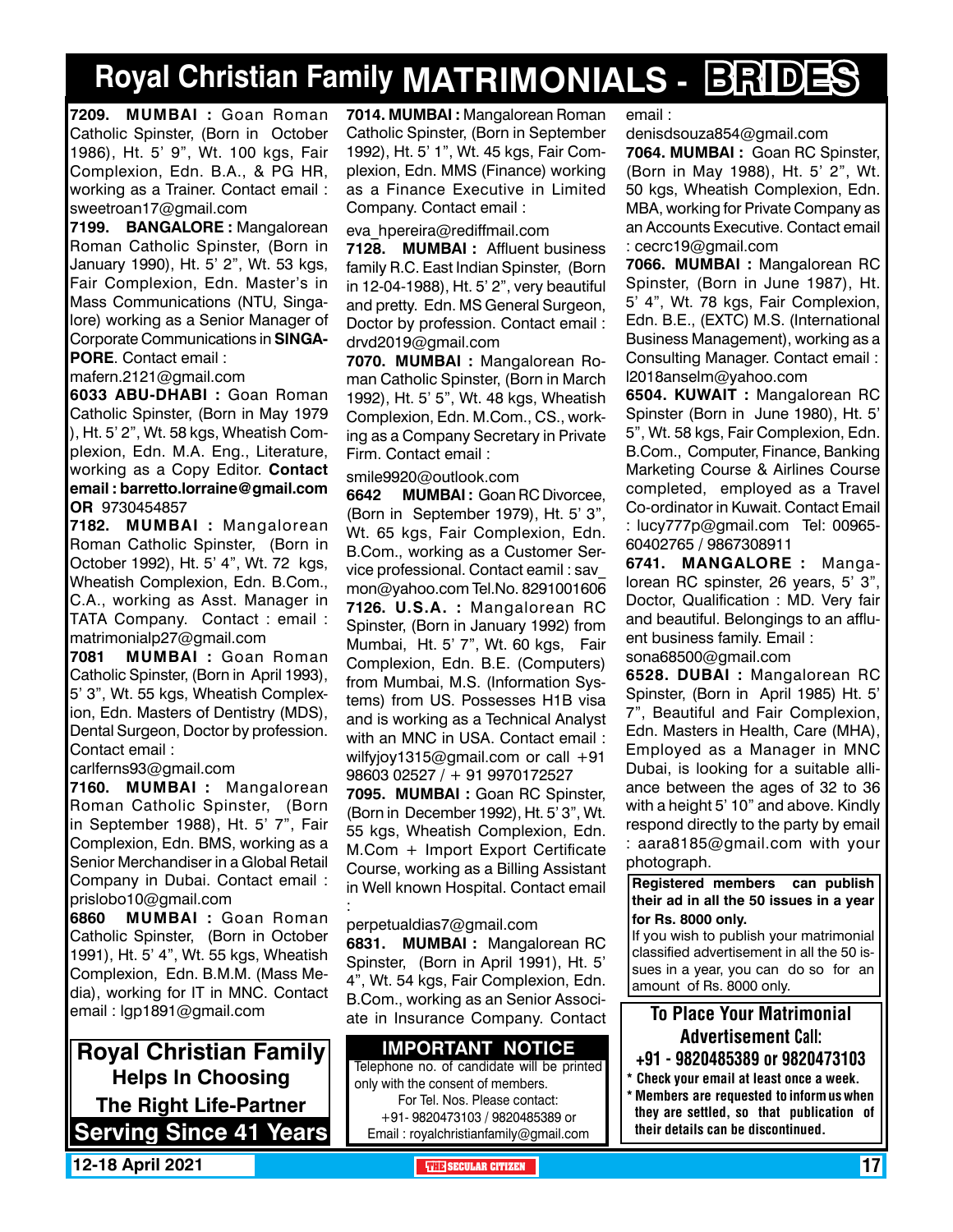## **Vaccine For Easter 2021**

#### *Dr (Sr) Mudita Menona Sodder RSCJ*

**Our Collective Responsibility**<br>for all on the Planet will be the<br>best and most effective vac-<br>cine for this Easter and for the future. for all on the Planet will be the best and most effective vac-Perhaps the Lord is using COVID-19 to prepare us for this future. According to C Otto Scharmer, **"Leaders make the Future"**. Empowerment is about **ALL** being capacitated to be leaders and **NOT** leaving it to **ONE** or a **FEW**. Crisis of unforeseen proportions like the present pandemic is bound to result in disruption and chaos. So the call this Easter is to lead from the emerging future. Pope Francis tells us that sometimes uprooting can be healing or result in a radical makeover. It gives one the opportunity to dream, develop new ideas, and think out-of-the-box creatively, or even just pray in our own unique ways.

When one is sent off the soccer field and put on the bench, everything turns around. During the

present coronavirus lockdown, our habits, our reflexive behaviours, the reference points of our existence that take shape over time, will have turned on their head and we will all have learned to live life anew. Important things need time. Change is organic. There are limits we have to work within. We have to keep our eyes on the horizon at all times as Jesus did. We have to see the big in little things. We have to train our eyes to see the new growth of tender fresh leaves that sprout after a harsh pruning. This demands that we be vigilant at all times. Luke 11: 25, reminds us that when the house is swept and put in order, temptations will come in a **BIG WAY.**

We thus need to prepare ourselves well in advance to overcome such temptations. Purification challenges us to develop patience, tolerance, understanding, the ability to forgive and to inculcate a fresh empathy for the poor and the powerless. This in turn calls us to silence and solitude.

Silence and solitude often increases our capacity for prayer and connecting with God and with God's help we will be able to overcome the temptations we experience along the way. Making time to read good inspirational books, biographies, autobiographies, listening to music, indulging in meaningful and creative hobbies will help us to prepare ourselves for the emerging future. Equipped with these skills each

Easter is meant to be a symbol of hope renewal and new life

of us can then emerge as a leader making the future.

Suffering is part of the cross that each of us has to carry. We come into this world through the anguish of birth pangs and leave this world gasping and struggling to breathe. Pain and suffering, like pleasure and happiness are two sides of the same coin. If pain and suffering changes us, we come out better i.e. transformed. But if we dig in, we dig our own grave and bury ourselves i.e. we come out worse, angry, bitter, cursing all those around, except our self.

When we listen, contemplate, speak to Jesus as we would speak to a close friend, then we will automatically take collective responsibility for all God's creatures and this will lead to personal transformation. The power of prayer to change reality and to change our hearts is unfathomable. **Can we give it a try this Easter?** St Thomas Aquinas informs us that there are two resurrections. First is the waking up in this life and the second is entering eternal life. *I am the Resurrection and the Life-* **(Jn11:25).** How do we experience the many forms of death we witness in the midst of our lives especially now during the pandemic-failures, isolation, injustice, incarceration? Resurrection is a response to the age-old fear of the human species, the fear of death and the issue of immortality. When we surrender our fear of death at the feet of Christ, we enter eternal life NOW rather than after death.

> When we live creatively, we are empowered by the **Divine Spirit.** Everything in the universe lives and dies just as we too live and die each day. We die to ourselves and rise to a concern for others, just as we witness life and contentment even in the face of despair and tribulation. **Perhaps,** the Lord is challenging us this Easter to look beyond the obvious. Jesus' resurrection has ensured that we all have eternal life, but **we need to live our present**

**life to the fullest.** God has entrusted each of us with a mission and we cannot rest till God's kingdom of justice, love and peace becomes a reality on earth.

We want to be **New Samaritans of the third millennium.** We want to be people of change, people of the future, energized by gratitude, humour, laughter, generosity and unconditional love. We want the consciences of citizens, of the Church, of law makers and of all those who call themselves followers of Christ, to be the good news of our redemption made known to all. **How are we agents of resurrection for others as they move from death to new life? How can we live fully, even when death in any of its forms visits us, as in the present COVID-19 crisis? Are we living a life of expansion, curiosity and deeper consciousness?** We are a celebrating people and **ALLELUIA** is our name. **HAPPY EASTER!**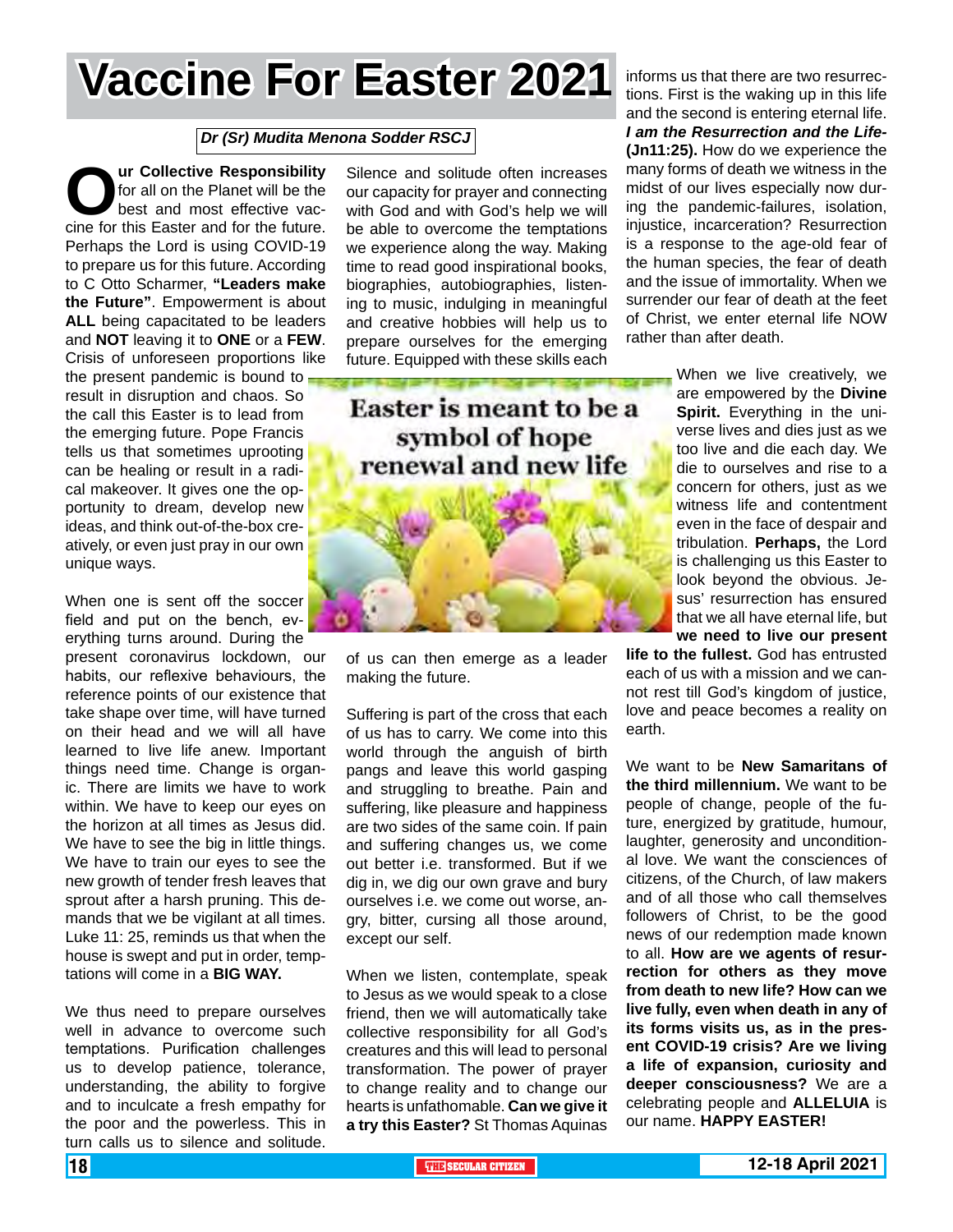## **Journey with Joseph**

**O**n 9 December 2020, Pope<br>
Francis announced that the<br>
till 8th December 2021 would be Francis announced that the year from 8 December 2020 dedicated to St. Joseph, husband of Mother Mary and the earthly father of Jesus Christ. The celebration of St. Joseph as the patron of the universal church and a call to focus on his intercession for mankind is particularly relevant at this time of turmoil and uncertainty in the world. Due to the pandemic raging across countries, human frailty and mortality are in the limelight as never before! It is time to look upon St. Joseph who has lived in the shadow of Jesus and Mary, as the protector of our families and a powerful ally in heaven.

The beautiful online presentation named 'Journey with Joseph', launched by the St. Paul Fathers of Bandra is a daily dose of 30 Holy minutes that presents St. Joseph as our very own unsung hero!

The daily Adoration conducted and live streamed online showcases St. Joseph as the patron of every aspect of human life, of persons from different walks of life. To hear that this protector of the Holy Family had faced

problems and challenges which we do today, greatly endears him to us as a saint very much within our reach. It is so rewarding to hear that he has not abandoned human families through the struggles and disasters of life, but journeys with us as a guide and protector.

If we examine our lives, we find some strange occurrences where unknown people have reached out to help us at crucial times. Do we believe it was st. joseph helping us to prevail through our desperation without losing our faith in God?

The first testimony as narrated by a man of God comes during a discourse

![](_page_18_Picture_7.jpeg)

on 'Joseph, the patron of travelers'. It is from a religious community. The members of this religious order of sisters, committed to caring for the aged people in their homes, witness the assistance of St. Joseph in securing alms for their wards. The poor sisters go out to collect the resources needed to run their homes, from generous people. They speak of dark days when they receive nothing and have to return

home empty-handed.

But sometimes, suddenly a stranger appears from nowhere to approach them and at the end of this pleasant encounter, they have their coffers full! Helplessness turns to hope, tears turn to joy at the promise of another day's bread on the tables of the

poor! Who is this stranger who comes as different people in different places just at that desperate moment? The dear sisters attribute this miracle to St. Joseph, who walks with them on this journey of mercy and selfless service. How often have we heard such testimonies to the generosity of God from

those who feed the hungry, clothe the naked and care for the needy!

On hearing this narration, my own experience that had receded into a distant memory, appeared in a new light, begging to be shared with you. It was the peak season for travelers.

> I was alone on that trip going to another city to answer a sudden plea for help from my sick mother. After an overnight journey, the train reached my destination in the early morning hours. As it streamed into the familiar station, I realized we were moving towards a newly constructed platform under an ill-constructed narrow over bridge. Momentarily I felt fearful that I might not be able to lug my heavy bags filled with medical supplies up that steep stairway in order to reach the rented vehicle on the other side.

My efforts to locate one of the luggage carriers weres in vain, they were all engrossed in big groups of travelers with numerous bags to earn a quick tidy sum. I was becoming desperate. The platform was nearly empty when I felt a presence at my side, a tall stranger smiling down at me. In just a couple of words, he reassured me that he was an Indian Airforce personnel and before I could protest, picked up my bags and was marching up the steep stairway. On the other side, with my bags safely at my feet, I opened my mouth to thank him and offer him a ride to his home, but he had vanished just as swiftly as he had appeared!

Though this incident left me perplexed I assured myself that there are generous people around to make this world a better place for you and for me. Is this your belief too?

Let this year of St. Joseph move the earthly father of our Lord Jesus from the shadows into the limelight he so richly deserves! May the peace and joy of the Risen Lord be with you always !

![](_page_18_Picture_18.jpeg)